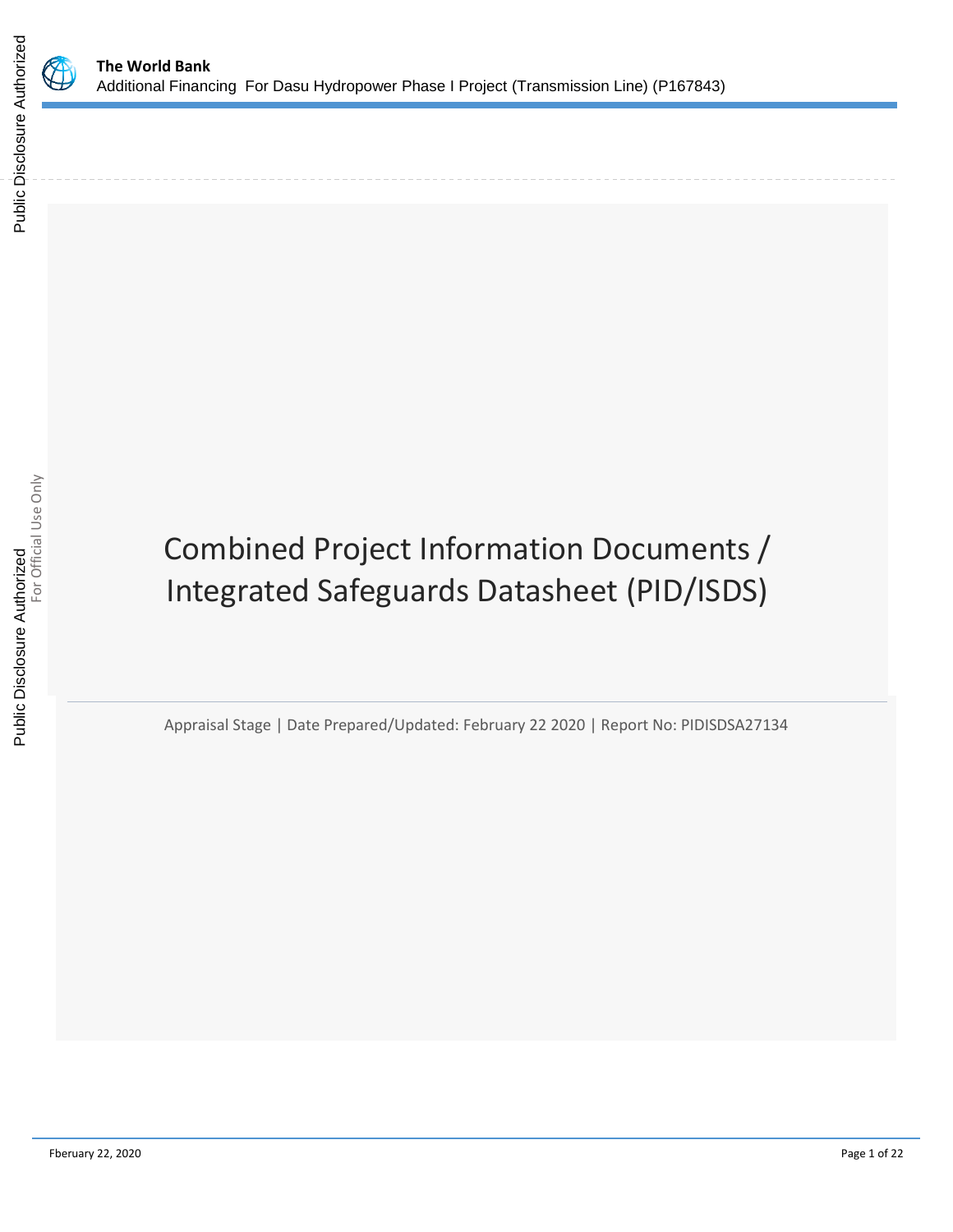

# **BASIC INFORMATION**

#### **OPS\_TABLE\_BASIC\_DATA A. Basic Project Data**

| Country<br>Pakistan                                    | Project ID<br>P167843                                                 | <b>Project Name</b><br><b>Additional Financing For</b><br>Dasu Hydropower Phase I<br><b>Project (Transmission</b><br>Line) | Parent Project ID (if any)<br>P121507                                                                                               |
|--------------------------------------------------------|-----------------------------------------------------------------------|----------------------------------------------------------------------------------------------------------------------------|-------------------------------------------------------------------------------------------------------------------------------------|
| Parent Project Name<br>Dasu Hydropower Stage I Project | Region<br><b>SOUTH ASIA</b>                                           | <b>Estimated Appraisal Date</b><br>24-Feb-2020                                                                             | <b>Estimated Board Date</b><br>31-Mar-2020                                                                                          |
| Practice Area (Lead)<br>Energy & Extractives           | <b>Financing Instrument</b><br><b>Investment Project</b><br>Financing | Borrower(s)<br>Islamic Republic of<br>Pakistan, Ministry or<br><b>Water Resources</b>                                      | <b>Implementing Agency</b><br>Water and Power<br>Development Authority<br>(WAPDA), National<br>Transmission and<br>Despatch Company |

Proposed Development Objective(s) Parent

The overall project development objective is to facilitate the expansion of electricity supply of hydro-power in Pakistan. The Project would also improve access to socio-economic services for local communities in the project area and build WAPDA's capacity to prepare future hydropower projects. This would be achieved by installing a 2,160 MW hydropower plant on the main Indus River, which can be expanded to 4,320 MW in future at very low cost. The Project is a "high-risk-high reward" operation aimed at providing low cost non-carbon renewable energy.

#### Components

Component A: Construction of the Main Hydraulic Structure on the Indus River (of which IDA \$10.0 million) Component B: Power Generation Facilities

Component C: Preparatory Works (of which IDA \$183.9 million)

Component D: Transmission Line (of which IDA \$15.0 million, IBRD \$700 million)

Component E: Implementation of Social and Environmental Management Plans, and Glacial, Sediment River Monitoring (of which IDA \$266. 5 million)

Component F: Construction Supervision, Monitoring and Evaluation of the Project Impacts and Social and Environmental Management Plan s (of which IDA \$53.0 million)

Component G: Project Management Support, Capacity Building of WAPDA, Technical Assistance and Training (of which IDA \$60.0 million)

# **PROJECT FINANCING DATA (US\$, Millions)**

#### **SUMMARY**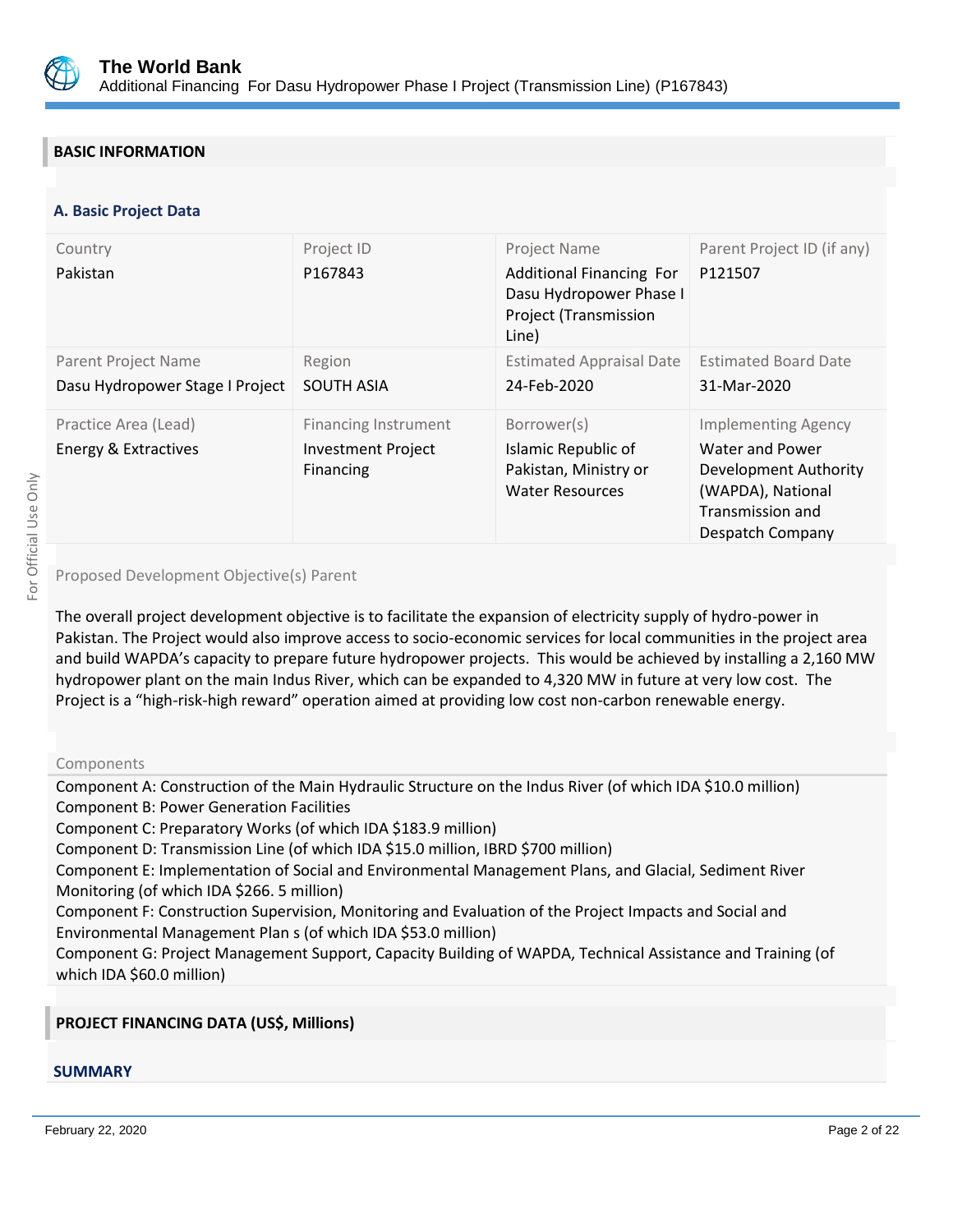

| <b>Total Project Cost</b> | 782.10            |
|---------------------------|-------------------|
| <b>Total Financing</b>    | 782.10            |
| of which IBRD/IDA         | 700.00            |
| <b>Financing Gap</b>      | 0.00 <sub>1</sub> |

#### **DETAILS**

#### **World Bank Group Financing**

| International Bank for Reconstruction and Development (IBRD) | 700.00 |
|--------------------------------------------------------------|--------|
| <b>Non-World Bank Group Financing</b>                        |        |
| <b>Counterpart Funding</b>                                   | 82.10  |
| <b>Borrowing Agency</b>                                      | 82.10  |

#### Environmental Assessment Category

#### A-Full Assessment

Decision

Other Decision (as needed)

#### **B. Introduction and Context**

#### Country Context

1. **Pakistan, the sixth most populous country in the world, is at a crossroads.** The economy accelerated with a gross domestic product (GDP) growth rate of 5.3 percent in fiscal year (FY)18 and slowed down to 3.5 percent in FY19 as fiscal and external imbalances persisted.<sup>1</sup> The country ranks low on the 2018 Human Capital Index (HCI), at 134 out of 157 countries. Gender disparities continue, and female labor force participation was only 26.5 percent in 2018. After the onset of another boom and bust cycle, a US\$6 billion International Monetary Fund (IMF) program commenced in July 2019. Growth is expected to pick up as structural reforms take effect and macroeconomic imbalances are addressed. Over the medium to long term, Pakistan needs to invest more and better in human capital, raise more revenue, simplify doing business procedures, expand regional trade and exports, and manage its natural

 $\overline{a}$ 

<sup>1</sup> World Bank Group. 2018. Pakistan Development Update 2018 – At a Cross Road.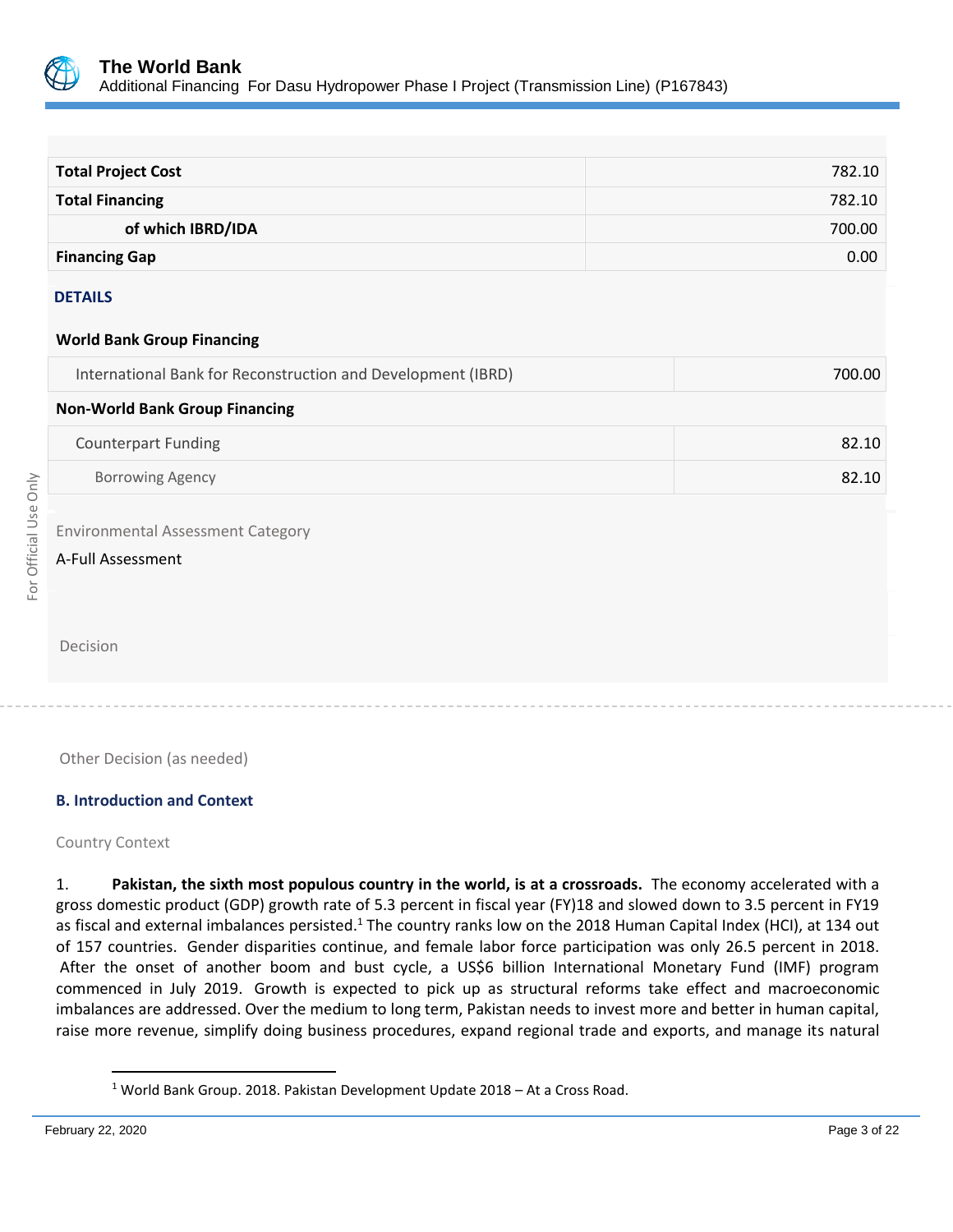

endowments sustainably, as articulated in Pakistan@100: Shaping the Future.<sup>2</sup>

2. **Pakistan has made important strides in poverty reduction, but it remains an unfinished agenda.** Poverty declined from 64.3 percent in 2001 to 24.3 per cent in 2015, lifting more than 23 million people out of poverty over the past 15 years. However, there are significant disparities in poverty rates between rural (30.7 percent) and urban areas (12.5 percent), with poverty having declined faster in urban areas. Pakistan's poverty reduction efforts have been widely documented. Remittances, safety net transfers and resilience of a large informal economy have contributed to poverty reduction. However, the challenges of poverty reduction are exacerbated by climate change and disaster-risk related vulnerabilities. In addition, inequalities in service delivery and low investment in the social sectors impede accumulation of human capital.

Sectoral and Institutional Context

3. **In the early 1990s Pakistan was one of the first countries to reform its power sector.** The first stages of reform aimed to attract private investment into the generation segment and were initially highly successful. The Government also unbundled the Power Wing of the Water and Power Development Authority (WAPDA), which had been a publicly owned, vertically integrated monopoly with responsibility for generation, transmission, and distribution: four thermal generation companies and eight distribution companies were formed, and the large hydropower assets remained with WAPDA. The National Transmission and Dispatch Company Limited (NTDC) was established as the transmission network owner and system operator. The National Electric Power Regulatory Authority (NEPRA) was also set up, with responsibility for licensing, determining tariffs, creating standards, and monitoring sector performance. Under the 18<sup>th</sup> Amendment to the Constitution, the provinces may generate, transmit, and distribute power within their territorial jurisdiction, although their use of these powers has so far been limited.

4. **Many reforms in the sector have been achieved since the 1990s and about 11,000 MW of generation have been added in Pakistan since 2013, but supply deficits persist and will increase in the future.** Although Pakistan had increased its installed capacity to 35,870 MW for the national grid system, in June 2019, the firm generation capability is only estimated to be 26,877 MW<sup>3</sup>. Peak generation demand in July 2019 was 28,800 MW, considering losses in the transmission and distribution, showing that the supply-demand gap remains. In addition, the demand projections are suppressed, at 500 kWh per capita Pakistan's electricity consumption is about one-fourth of that of middle-income and one-seventh of the upper middle-income countries. If Pakistan is to reach middle-income country status as guided by Pak@100 study, its electricity supply not only needs to be increased by about 10 percent<sup>4</sup>, it also needs to be reliable and cost-effective. The Government plans to add about 18,000 MW by 2028. However, it will need about twice as much to meet the 10 percent growth in demand while in parallel retiring the high-cost old inefficient thermal plants.

5. **Arrears in the power sector has added to fiscal vulnerability but are now being addressed.** Pakistan's estimated cost of generation in FY20 is over US\$8.5 cents/kWh (with 21% from imported LNG-based plants at

 $\overline{a}$ 

<sup>2</sup> World Bank. 2019. Pakistan at 100: Shaping the Future. World Bank, Washington, DC. © World Bank.

https://openknowledge.worldbank.org/handle/10986/31335 License: CC BY 3.0 IGO.

<sup>&</sup>lt;sup>3</sup> State of Industry Report, 2018, NEPRA

<sup>4</sup> According to NTDC's supply demand forecast – high growth scenario, for every 1 percent growth in GDP electricity supply increased by about 1.4 percent.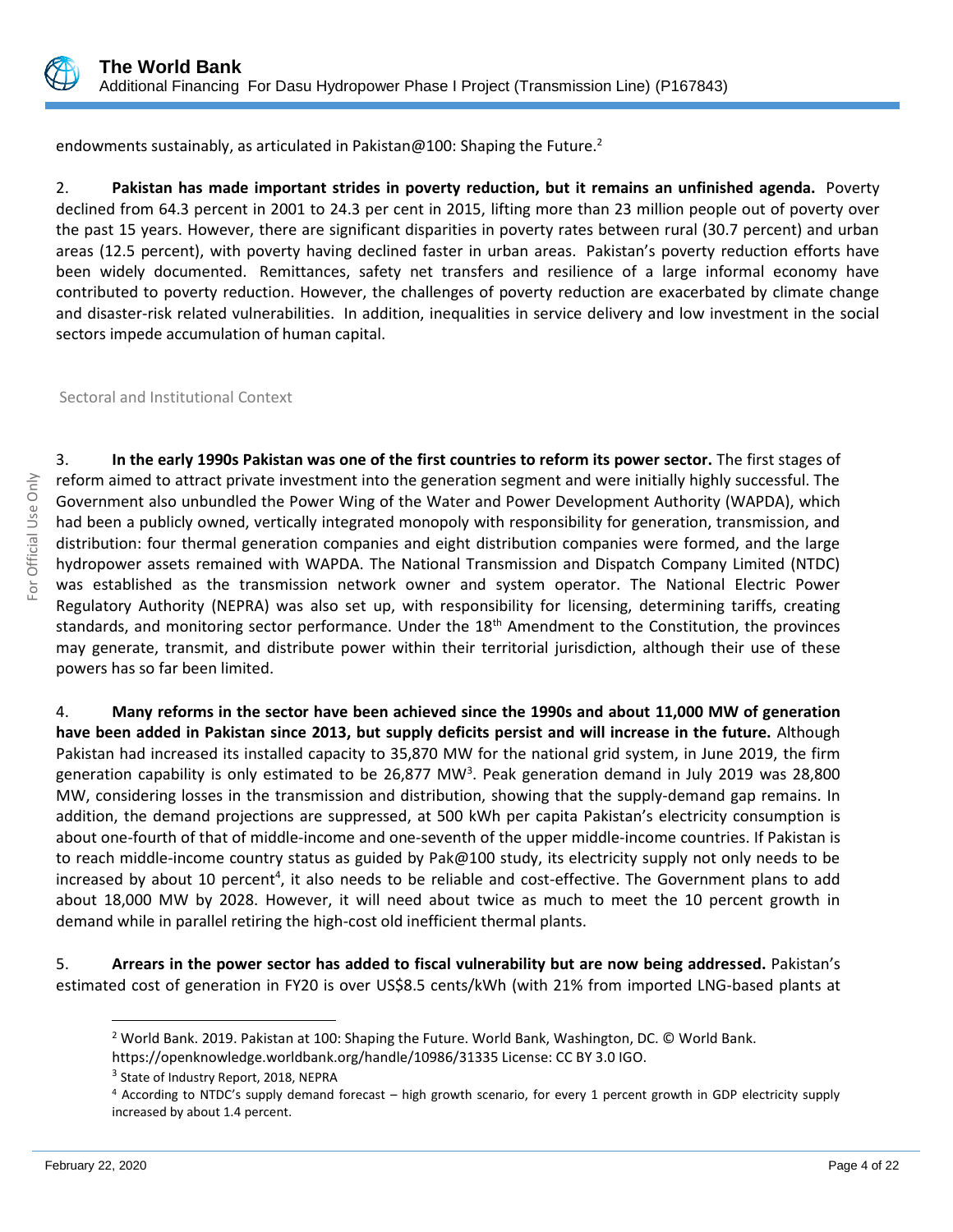

US\$13 cents/kWh and 22% from imported coal plants at US\$11 cents/kWh). Annually, the power sector incurs substantial losses due to the heavy reliance on costly imported fossil fuels, unbudgeted subsidies, lack of timely determination and implementation of tariffs, and the poor performance of the electricity distribution companies (DISCOs). The overall power sector debt (circular debt) as of June 2019 totaled PKR1.6 trillion (around 4.2 percent of GDP), and a large share of this debt will eventually become a fiscal liability that the government will have to settle. The increasing level of arrears has affected not only generation but also the investments needed to upgrade and expand additional generation needed and the transmission and distribution network, thus compounding the problem. The government has now emerged on power sector reforms to reduce the deficit of the sector through a Circular Debt Reduction Plan. In addition, the Government intends to accelerate the development of Renewable Energy, including hydropower, to reduce the cost of power generation and the dependence of imported fuel.

6. **Power sector's foreign currency requirements are increasing pressure on the foreign currency reserves affecting the country's economy.** Pakistan's electricity mix has become more reliant on imported fossil fuels, thus rendering the sector more vulnerable to price volatility and foreign exchange risks. More than 70% of the additional capacity added in recent years is based on imported fuels, mainly coal and liquified natural gas (LNG), while use of cost-effective indigenous renewable energy sources like hydropower, wind and solar remain limited. In FY19, 40% of the electricity power generated (and over 60% of thermal generation) was through imported fuel, requiring US\$4 billion in foreign currency in fuel payments for power generation. This is affecting the balance of payments and adding to the current monetary crises Pakistan's economy is facing. Pakistan needs to have at least base load generation on from domestic sources for which hydropower development is vital.

# **C. Proposed Development Objective(s)**

#### Original PDO

The overall project development objective will remain to facilitate the expansion of electricity supply of hydro-power in Pakistan. The Project would also improve access to socio-economic services for local communities in the project area and build WAPDA's capacity to prepare future hydropower projects. This would be achieved by installing a 2,160 MW hydropower plant on the main Indus River, which can be expanded to 4,320 MW in future at very low cost. The Project is a "high-risk-high reward" operation aimed at providing low cost non-carbon renewable energy.

#### Current PDO

There will be no changes to the PDO.

Key Results

#### **D. Project Description**

7. DHP is run-of-river project located on the Indus River about 240 km upstream from Tarbela dam. It is about 8 km from Dasu Town, capital of Upper Kohistan District of Khyber Pakhtunkhwa Province (KP), and about 350 km from Islamabad. The total project of 4,320 MW is being developed in a staged design. DHP-I, currently under implementation, has an installed capacity of 2,160 MW and will generate over 12,000 GWh of renewable low-cost energy for supply to the central grid. Stage II will add another 2,160 MW and 6,000 GWh of electricity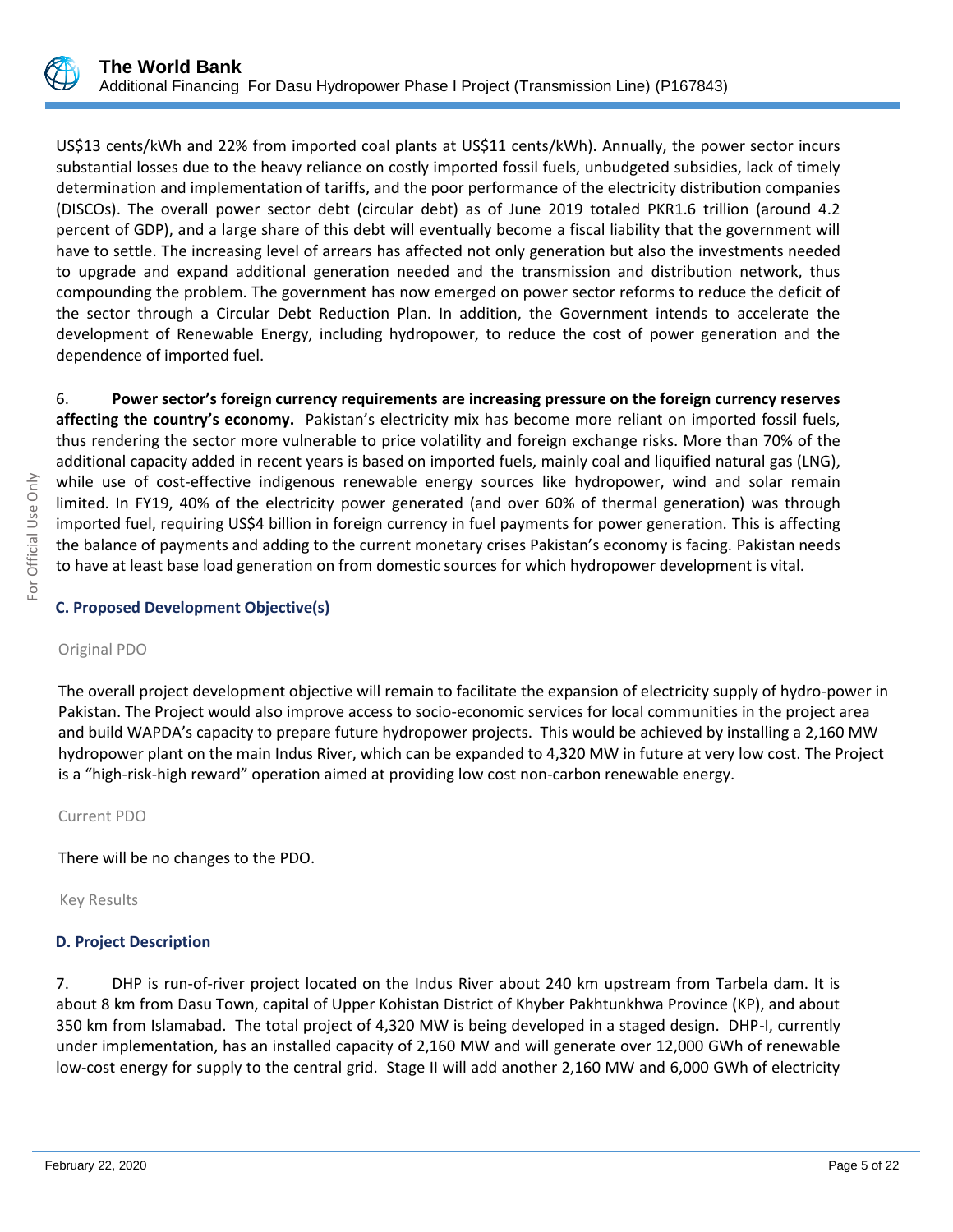

per year and would be undertaken in future as Stage I nears completion<sup>5</sup>. DHP is essential for addressing the key issues faced by Pakistan's power sector by adding renewable generation at lower cost (lowering overall cost of generation in Pakistan and making electricity more affordable) and reducing the foreign currency requirements by using domestically available hydropower.

8. The Proposed Additional Financing (AF) would cover cost of construction of a 255 kilometers (km) long, 765 kilo-Volt (kV) High Voltage Alternating Current (HVAC) transmission line from DHP-I to the Islamabad West Substation, and a substation at Mansehra (**Component D of the Parent Project**). The geography of the line route (Dasu-Mansehra-Islamabad) is dominated by high mountains, varying in elevation from 1,000 to 3,200 meters above sea level, entailing hazards, such as earthquakes, steep slopes, landslides, river scouring, flooding and avalanches. Therefore, extraordinary level of technical work was given in designing the TL, its alignment and subcomponents.

9. **Component** *D1 (US\$654 million):* **Constructing a double circuit 765 kV transmission line from** *Dasu* **to**  *Islamabad* **and a substation at** *Mansehra***, to evacuate power from the** *Dasu* **hydropower plant.** Subcomponent D1.1 would support the construction of an HVAC 765 kV double-circuit transmission line (installed on a single tower) from DHP-I to Islamabad West Substation, and subcomponent D1.2 would support construction of a substation at Mansehra that would not only have capacity to carry power generation from DHP but also for future expansions of lines to other parts of the country.

10. **Component** *D2 (US\$25 million):* **Supporting project management, technical assistance, training strategic studies, additional systems studies, and analytical work, pilot projects, preparation of future investments; and capacity building for NTDC as agreed with the Bank.** Subcomponent D2.1 would support project management, remaining design for the transmission line, technical assistance, training, strategic studies, additional systems studies, analytical work, for addressing technical, construction, financial or management issues, mitigation measures, as well pilot projects and preparation of investments as agreed with the Bank. Subcomponent D2.2 would support construction designs, construction supervision, contract management, project management, activities to advise and support NTDC and increase its capacity on OHS matters, activities to increase NTDC's capacity needed with respect to the rapid expansion of the network, including training for operation and maintenance and activities designed to strengthen the policy and legal framework for the development of transmission lines and substations (including a comprehensive review of current laws and regulations, and the drafting of proposed amendments to be proposed for approval by the appropriate authorities).

11. **Component** *D3 (US\$36.3 million):* **Implementing the environmental and social measures required under Safeguard Instruments for the Project.** Subcomponent D3.1 would support land and property acquisition and payment of compensation. Subcomponent D3.2 would support preparation of social and resettlement management plans, including revision of safeguard instruments, monitoring, training and capacity building activities. The implementation of the environmental management plans are the responsibility of the Contractors and budget for this is allocated under Component D1

12. The Government of Pakistan (GoP), through letters from the Economic Affairs Division (EAD), of April 6, 2016 and October 18, 2017, has requested the Bank to proceed with this stage of the Project. The closing date for the AF would be July 31, 2024. The closing date for the parent project would be extended from June 30, 2022 to July 31, 2024.

 $\overline{\phantom{a}}$ 

<sup>&</sup>lt;sup>5</sup> Stage I and II each would have two power tunnels and 6 power units of 360 MW each.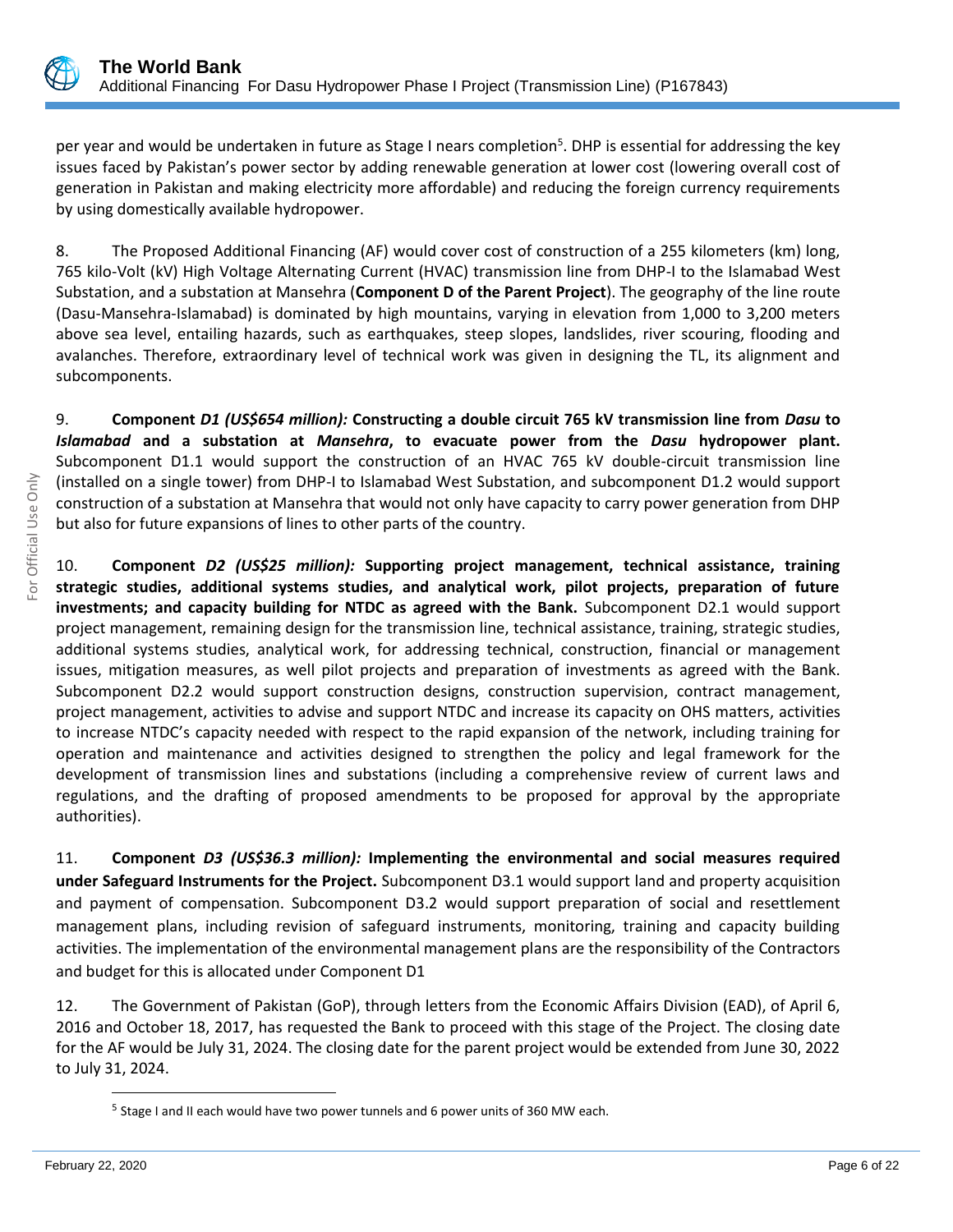

**E. Implementation**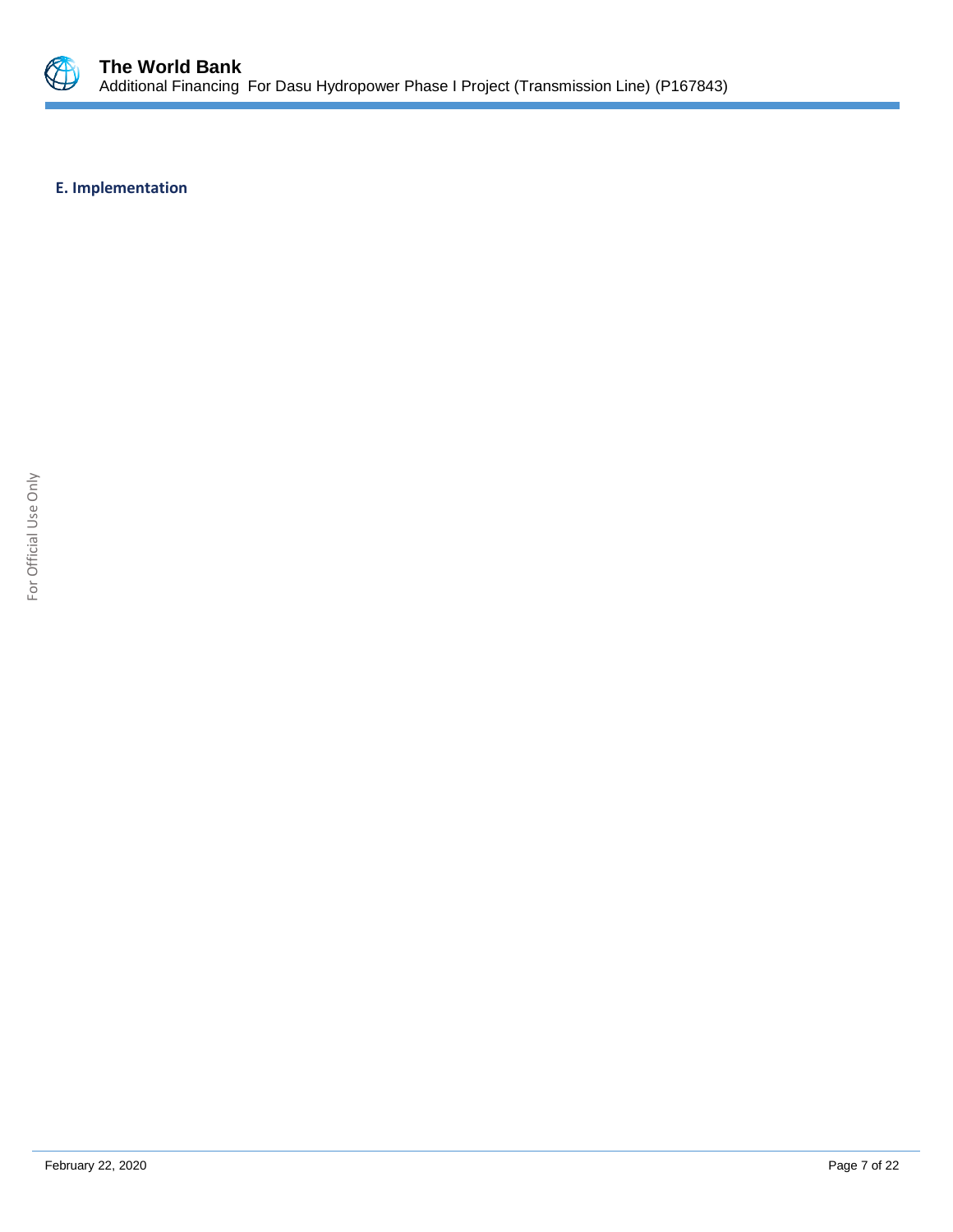

Institutional and Implementation Arrangements

- 13. **Project Steering Committee (PSC).** A PSC for Dasu AF will be established and will work in tandem with the PSC under the Parent Project to provide planning and strategic guidance for project implementation as well as facilitate the inter-agency coordination at the highest level. The PSC would be chaired by the Secretary, Ministry of Energy (MOE), with Secretaries of Water, Planning, Finance, Economic Affairs Division (EAD), Chairman WAPDA, MD NTDC, Chief Secretary KPK, Additional Chief Secretary Development KPK, Commissioners of Hazara Division, and Malakand Division (Shangla), Deputy Commissioners of all eight districts through which TL will traverse Upper Kohistan, Lower Kohistan, Shangla, Battagram, Mansehra, Abbottabad, Haripur in KPK and Attock Punjab<sup>6</sup>. The Project Director of Dasu TL would be the Member-Secretary of the PSC.
- 14. **National Transmission and Dispatch Limited (NTDC)** will be responsible for Additional Financing Project implementation i.e. development of Dasu Transmission Line. NTDC was established in 1998 to take over from WAPDA its transmission and dispatch functions and all related assets and to be exclusively responsible for these functions in the whole country except in Karachi area. NTDC is responsible for development and O&M of Transmission lines above 132 kV. The company is governed by a Board of Directors consisting of 10 members appointed by the Ministry of Energy (MoE). The Board of Directors has the power to appoint or dismiss the company MD after getting clearance from the MoE. Within NTDC Project would be executed by the General Manager North under whom a Project Management Unit (PMU) has already been established that is working for carrying out detailed design of the Project, surveys, investigations and preparation of environment and social plans. PMU headed by a Project Director (Chief Engineer) has been staffed (technical, procurement, social and environmental management staff) already and an office has been established in Islamabad. The staffing level would be increased during the construction phase by adding construction and contract management as well as social and environment management staff. The Mansehra office would be enhanced and upon completion would be taken over by O&M staff. Further field offices may be established during construction period along the line such at Battagram, Besham and Dasu that would be closed or downsized after construction is completed.
- 15. **Project Supervision and Monitoring.** PMU for the TL would be supported by the Design and Supervision Consultants for TL (DSC-TL) that are already working in preparing of detailed design of all components of the Project, TL, Mansehra Station and Islamabad West Substation<sup>7</sup>. DSC-TL would continue for construction supervision, monitoring and support to the PMU for project and contract management, and other management aspects of the Project as required. For civil works contracts, the Project Director (PD, head of PMU) would serve as the Employer's Representative, and the DSC-TL would serve as the Engineer for construction supervision. At the site, Resident Engineers, appointed by the DSC-TL, together with a team of specialists and inspectors, would supervise the contractor. DSC-TL would also carry out the supervision of the equipment and installation contracts (like and Engineer) and check quality, quantities, and payment certificates etc. and carry out contract management. DSC-TL would make design of any changes required during construction, and also, provide support and assistance in the implementation of the RAPs, ESIA and ESMP, and project related implementation activities.

l

.

<sup>&</sup>lt;sup>6</sup> The total length of TL is about 255 km jurisdiction of 8 districts: Upper Kohistan, Lower Kohistan, Shangla, Battagram, Mansehra, Abbottabad, Haripur in the Province of Khyber Pakhtunkhwa, and Attock in the Province of Punjab.

 $<sup>7</sup>$  Design and construction supervision of the Islamabad West Substation is being designed by the same consultants</sup> DTL, however, the investment would be coming from the National Transmission Modernization Project Phase I.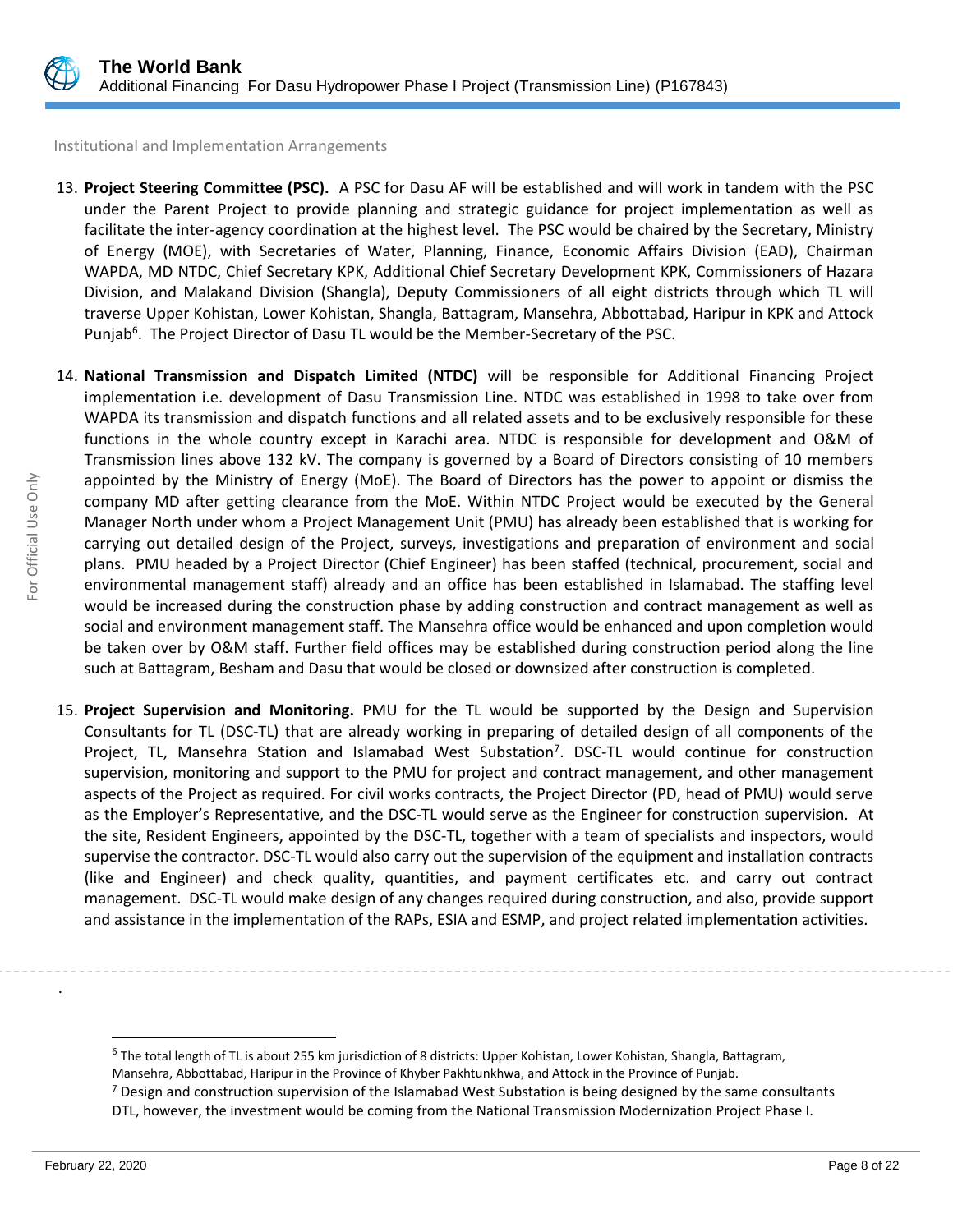

#### **F. Project location and Salient physical characteristics relevant to the safeguard analysis (if known)**

DTL passes two provinces, Khyber Pakhtunkhwa (KP) and Punjab. Administratively, Project area involves 8 districts - Kohistan; Shangla; Battagram; Mansehra; Abbottabad; Haripur; and Attock. MGS will be constructed at village Sawan Maira, approximately 17 km from Mansehra City. The site is accessible through Mansehra main road to Lassan Nawab road and at Terralla Chowk to Village Sawan Maira. Most of the ethnic groups are Maiya, Pashto, Hindko, Kohistani, Gujri, Bahasa Melayu, Punjabi, Kashmiri. There are more than 50 major caste groups and tribes settled along the DTL route. No indigenous peoples are affected by the project alignment.

The project passes through mostly rural areas. More than 91.9% of the population located within RoW is rural, while the remaining is urban and semi-urban. Poverty is dominant in the project area, as 44% of the households earn less or close to the Official Poverty Line. Access to potable water supply is also low at approx. 30%. Farming is the major source of income, while others include government and private services, business and remittances. Land is the major determinant of farm income and big holding size is the symbol of dignity and honor in the rural set up. Women's participation is reported high in child caring (82%) and household activities (91%). Women's participation in farming (7%) and livestock management (9%) is low, and so is their participation in business and commerce.

Physiography of the DTL route comprises of snow-clad high-altitude mountains to low relief mountains. Deep valleys provide space for human settlements and fields for terraced agricultural practices. The maximum height of the DTL route is about 1,449m masl and average height is 930 masl. The low relief mountains are mostly covered with vegetation, of which thickness varies and is composed of grass, bushes, and small trees. Some pine tree population also exists on the high relief peaks. The area of the transmission line is highly disturbed due to the presence of settlements, livestock, KKH, and local roads. Prime habitats which host large mammals are available deeper in side valleys. There are no protected areas along the project corridor. However, 4 community managed game reserves (Khawajgan, Sheikh Abad, Jalio, Bhali Ghatti, and Lassan Thurkal) and one government managed game reserve (Mang). Out of the 215 species found in the area, 4 species are listed as Threatened: Sociable Lapwing, Steppe Eagle, the Common Pochard, and the Western Tragopan.

#### **G. Environmental and Social Safeguards Specialists on the Team**

Chaohua Zhang, Social Specialist Imran-ul Haq, Social Specialist Takeaki Sato, Environmental Specialist Ahmad Imran Aslam, Environmental Specialist

#### **SAFEGUARD POLICIES THAT MIGHT APPLY**

| <b>Safeguard Policies</b>           | Triggered? | <b>Explanation (Optional)</b>                                                                                                                                                               |
|-------------------------------------|------------|---------------------------------------------------------------------------------------------------------------------------------------------------------------------------------------------|
| Environmental Assessment OP/BP 4.01 | Yes        | The policy continues to be triggered as the project<br>has a potential to cause widespread and significant<br>impacts hence this OP is triggered, and project is<br>assessed as Category A. |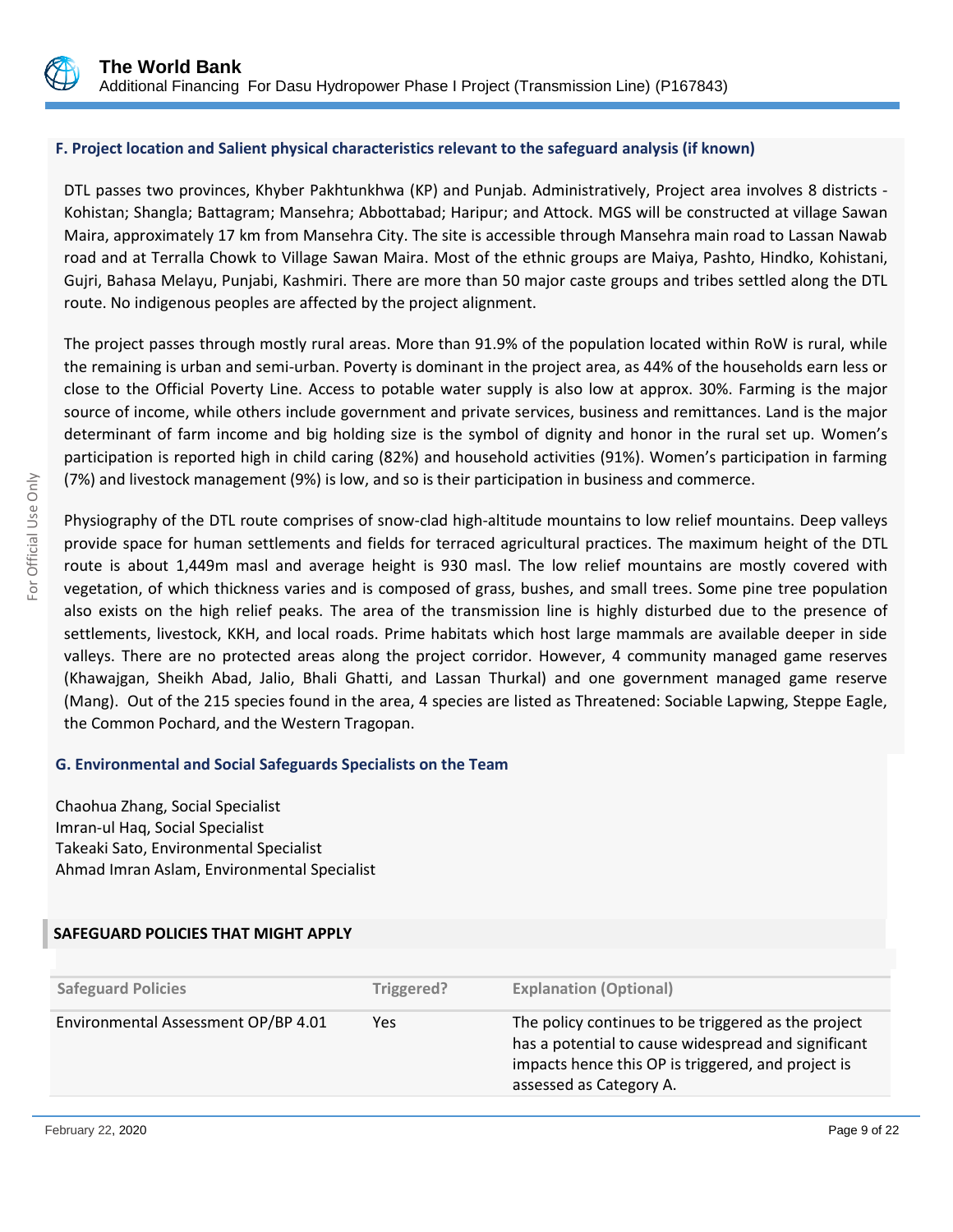

| Performance Standards for Private Sector<br>Activities OP/BP 4.03 | No  |                                                                                                                                                                                                                                                                                                                                                                                                                                                                                                                                                                                                                                                                                                                                                                             |
|-------------------------------------------------------------------|-----|-----------------------------------------------------------------------------------------------------------------------------------------------------------------------------------------------------------------------------------------------------------------------------------------------------------------------------------------------------------------------------------------------------------------------------------------------------------------------------------------------------------------------------------------------------------------------------------------------------------------------------------------------------------------------------------------------------------------------------------------------------------------------------|
| Natural Habitats OP/BP 4.04                                       | Yes | This policy continues to be triggered since the DTL<br>route passes through some diverse and sensitive<br>habitats and the project has a potential to affect<br>these habitats, associated key species, and also<br>migratory birds. In response to the requirements of<br>this OP, detailed baseline studies have been carried<br>out along the DTL alignment, detailed assessment of<br>potential impacts on these resources has been<br>carried out including Avian Risk Assessment as part<br>of this ESIA, and appropriate mitigation as well as<br>control measures included in the ESMP.                                                                                                                                                                             |
| Forests OP/BP 4.36                                                | Yes | This policy has been triggered because of the parent<br>project and the team will continue to retain it as it is<br>as a precautionary measure for the transmission line<br>project as well. Under the DTL project, artificially<br>planted trees are expected to be felled. These are<br>spread thinly along the 255 km stretch and are not<br>likely to cause any significant changes in the health<br>or quality of plantation or management, protection<br>or utilization of plantations, or affect the rights of<br>people and their dependence. The Eucalyptus<br>plantation, a fast-growing invasive species in<br>Pakistan were planted under the government's<br>Billion Tree Tsunami at Mansehra Grid Station and<br>any loss will be replaced by native species. |
| Pest Management OP 4.09                                           | No  | This OP is not triggered since no agro-chemicals will<br>be procured and or used as part of this project.<br>NTDC does not use pesticides/agro-chemicals for<br>clearing ROW of TL. Also, agriculture intensification<br>is not part of CSP.                                                                                                                                                                                                                                                                                                                                                                                                                                                                                                                                |
| Physical Cultural Resources OP/BP 4.11                            | Yes | This policy has been triggered because of original<br>DHPP. There are no known PCRs in the study area of<br>DTL and MGS, nor were any identified during the<br>field investigations and consultations. However, the<br>Chance Find procedures are included in the ESMP.                                                                                                                                                                                                                                                                                                                                                                                                                                                                                                     |
| Indigenous Peoples OP/BP 4.10                                     | No  | There are no indigenous people identified in the<br>project area. The indigenous people exist only in<br>three valleys of Kalash which are outside of the area                                                                                                                                                                                                                                                                                                                                                                                                                                                                                                                                                                                                              |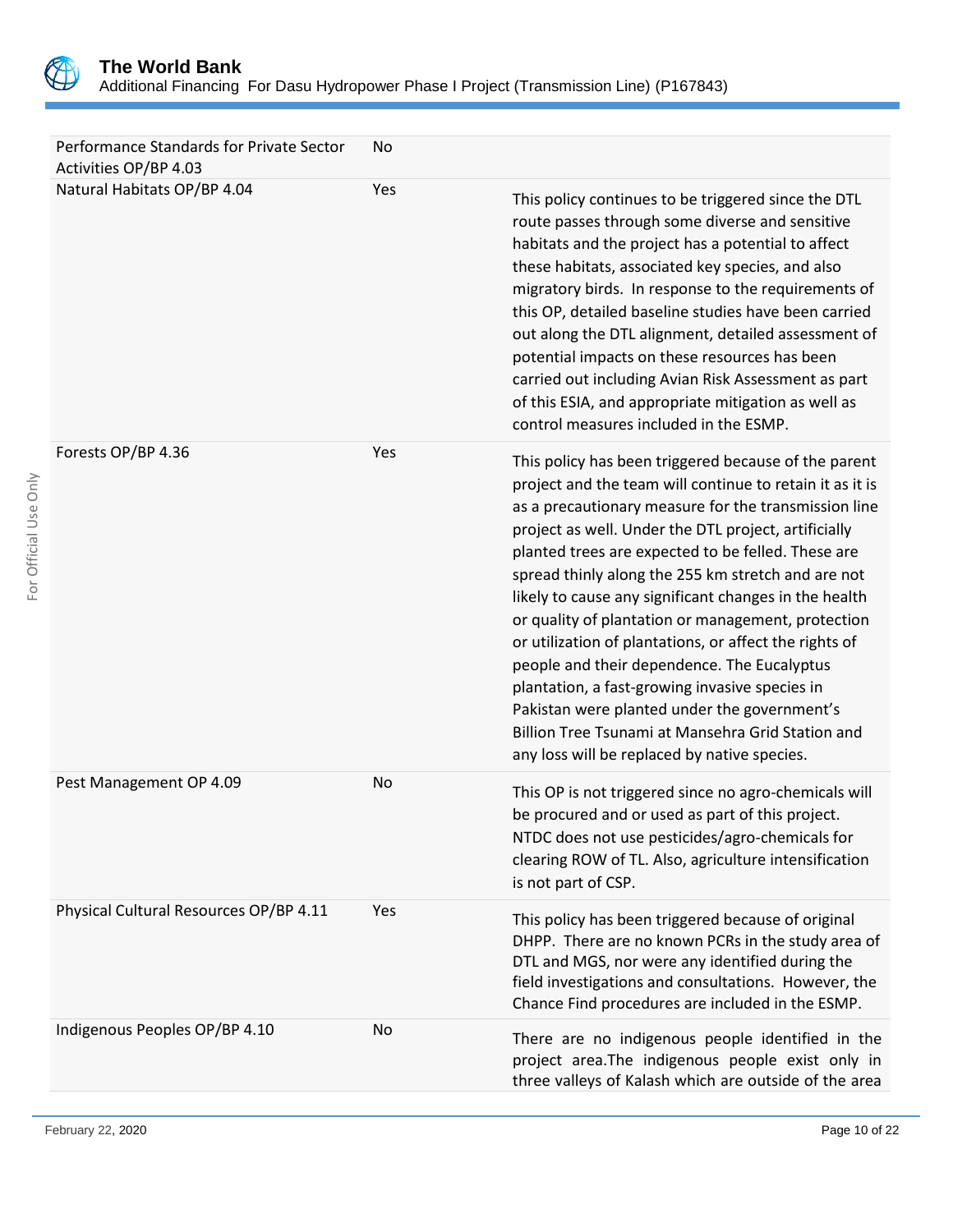

For Official Use Only

For Official Use Only

|                                                   |     | of project scope.                                                                                                                                                                                                                                                                                                                                                                                                                                                                                                                                      |
|---------------------------------------------------|-----|--------------------------------------------------------------------------------------------------------------------------------------------------------------------------------------------------------------------------------------------------------------------------------------------------------------------------------------------------------------------------------------------------------------------------------------------------------------------------------------------------------------------------------------------------------|
| Involuntary Resettlement OP/BP 4.12               | Yes | OP 4.12 continues to be triggered due to the<br>potential need for permanent land acquisition<br>needed for grid station and the existence of physical<br>structures that might have to be removed.                                                                                                                                                                                                                                                                                                                                                    |
|                                                   |     | Because the precise locations of the Mansehra Grid<br>Station (MGS) and tower footings and alignment of<br>the DTL were not known during the parent project,<br>Land Acquisition and Resettlement Frameworks<br>(LARF) prepared by NTDC were approved as a<br>condition of World Bank appraisal to guide the land<br>acquisition/resettlement planning process. Now, as<br>the exact alignment and tower spotting is known for<br>DTL and site demarcation has been done for MGS<br>along with design, the RAPs have been prepared for<br>DTL and MGS. |
|                                                   |     | In addition to the other entitlements, NTDC will also<br>pay compensation for land under towers. Losses of<br>some structures, trees and crops during stringing<br>will<br>Livelihood<br>operation<br>be<br>compensated.<br>disturbance allowance, for the period disturbing<br>agriculture land<br>during<br>access to<br>stringing<br>operations, equal to market value of gross harvest of<br>the affected land for 1 year will also be paid in<br>addition to the compensation that they are entitled.                                             |
|                                                   |     | During operation of the TL, the land used for the<br>right-of-way will continue to be cultivated. However,<br>structures will not be allowed to be built within the<br>RoW for safety reasons. For this reason, the CSP has<br>been developed for the affected communities to<br>address this impact.                                                                                                                                                                                                                                                  |
| Safety of Dams OP/BP 4.37                         | Yes | This OP is triggered in the original DHP project as<br>involved construction of a large dam                                                                                                                                                                                                                                                                                                                                                                                                                                                            |
| Projects on International Waterways<br>OP/BP 7.50 | Yes | This OP is triggered in the original DHP project as<br>DHP is on River Indus which is classified as<br><b>International Waterways</b>                                                                                                                                                                                                                                                                                                                                                                                                                  |
| Projects in Disputed Areas OP/BP 7.60             | No  | The project is not located in disputed territory                                                                                                                                                                                                                                                                                                                                                                                                                                                                                                       |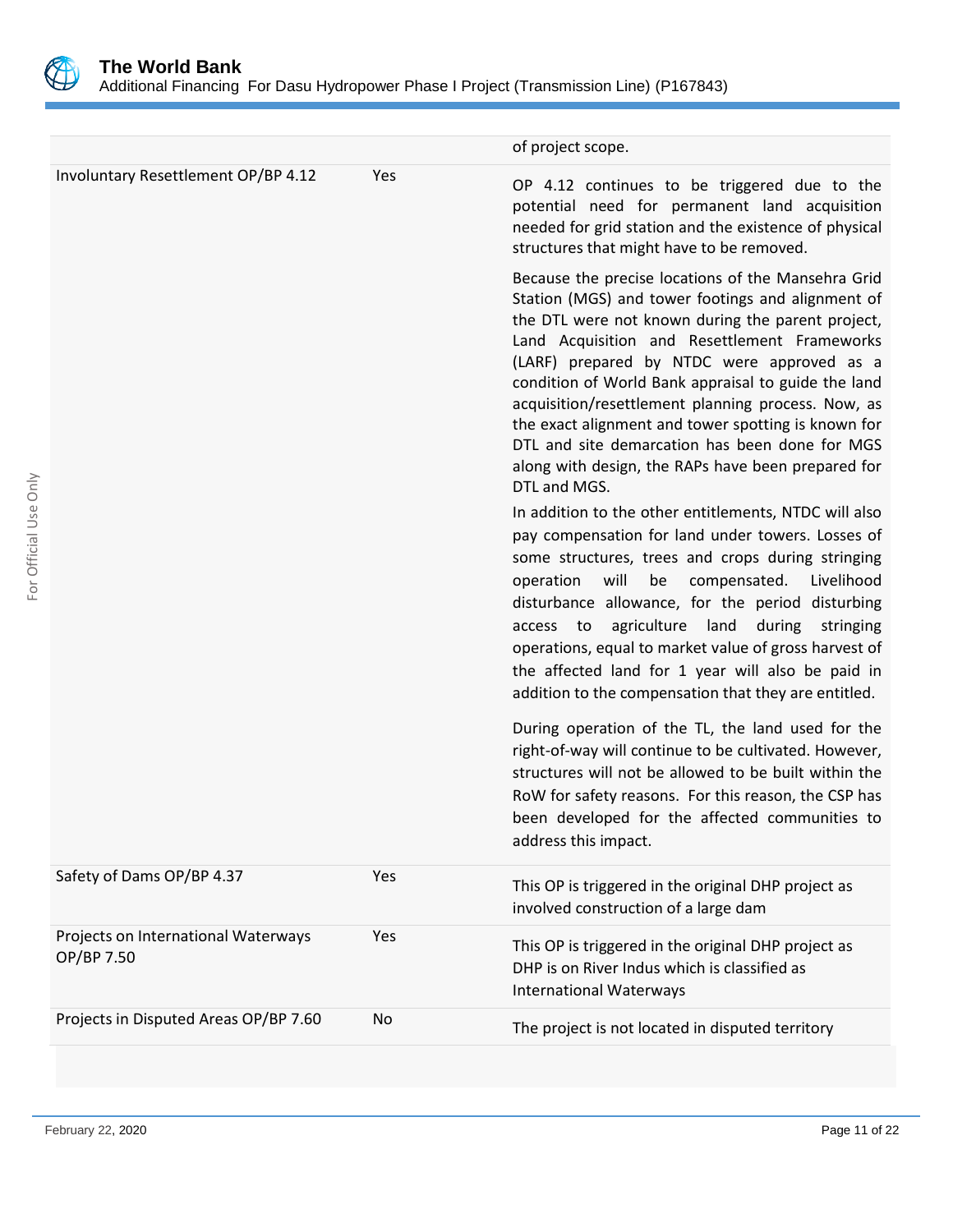

### **KEY SAFEGUARD POLICY ISSUES AND THEIR MANAGEMENT**

#### **A. Summary of Key Safeguard Issues**

1. Describe any safeguard issues and impacts associated with the proposed project. Identify and describe any potential large scale, significant and/or irreversible impacts:

As the Additional Financing (AF) scope will not include any changes in PDO and will cover only the financing needed for the construction of Dasu Transmission Line and Mansehra Grid Station, the original safeguard policies will continue to apply and no change to the applicable policies is needed.

At the time of approval of Parent Project, EMAP and SRMP were prepared for the Hydropower Component and approved by the Bank. Those instruments are applicable to activities being financed and undertaken under the AF. EMAP comprises of 8 volumes including overall project EIA and CIA detailed terrestrial and aquatic management plans, PCR management plan and environmental management plan. In addition to EMAP, a separate transmission line specific ESIA including ESMP has been prepared for evacuation of power from DHP. For DTL, NTDC's Land Acquisition and Resettlement Framework (LARF) was reviewed and approved by the Bank since the exact alignment and design of the DTL and Mansehra Grid Station (MGS) were not ready. As the designs of DTL and MGS have now been prepared, the project-level ESIA and RAPs have been prepared by the implementing agency, which have been reviewed and cleared by the Bank and disclosed on the sites of NTDC and World Bank. The project-level ESIA/ESMP provides guidance for detailed management plans to be prepared by the contractors (including OHS Plan, Emergency Response Plan, Traffic Management Plan) before the start of the TL construction and approved by the Bank.

The potential significant environmental impacts during the construction phase on physical and biological environment could include rock fall and land sliding particularly in the mountainous and hilly areas having steep slopes, dust emissions caused by blasting as well as operations of machinery and running vehicles on earthen tracks within the RoW and along the access routes, management of spoils at tower locations especially at high altitude and steep slopes, collision of birds during stringing operation, loss of natural vegetation and trees in the RoW, vegetation clearance and felling of about 50,000 trees, fragmentation of habitat, disturbance to wildlife species by hunting, trapping, and or catching of wild species by the project personnel.

Occupational health and safety (OHS) hazards for the construction staff and other project personnel during construction phase include transportation and storage of explosives, impacts of drilling at tower location; risks associated with blasting, transportation of heavy loads in difficult mountainous terrain, working at height especially along the slopes for tower erection, handling of SF6 and grid station assembly, stringing conductors at road, river, and existing transmission line crossings.

The potential hazards of the transmission line during the operation and maintenance stage are limited to collision of migratory birds, OHS hazard risks of handling of faulted SF6 in circuit breakers and transformers maintenance and electrical contact and potential hazards of working in close proximity of live wires.

An Emergency Preparedness Plan for the dam will be prepared and public awareness/training will be undertaken closer to the time that the dam becomes operational.

The direct impacts of the project in terms of land taking, resettlement, loss of structures, crops and trees, decrease of access to land, will take place in the project corridor within the Right of Way (RoW) and the footprint of MGS.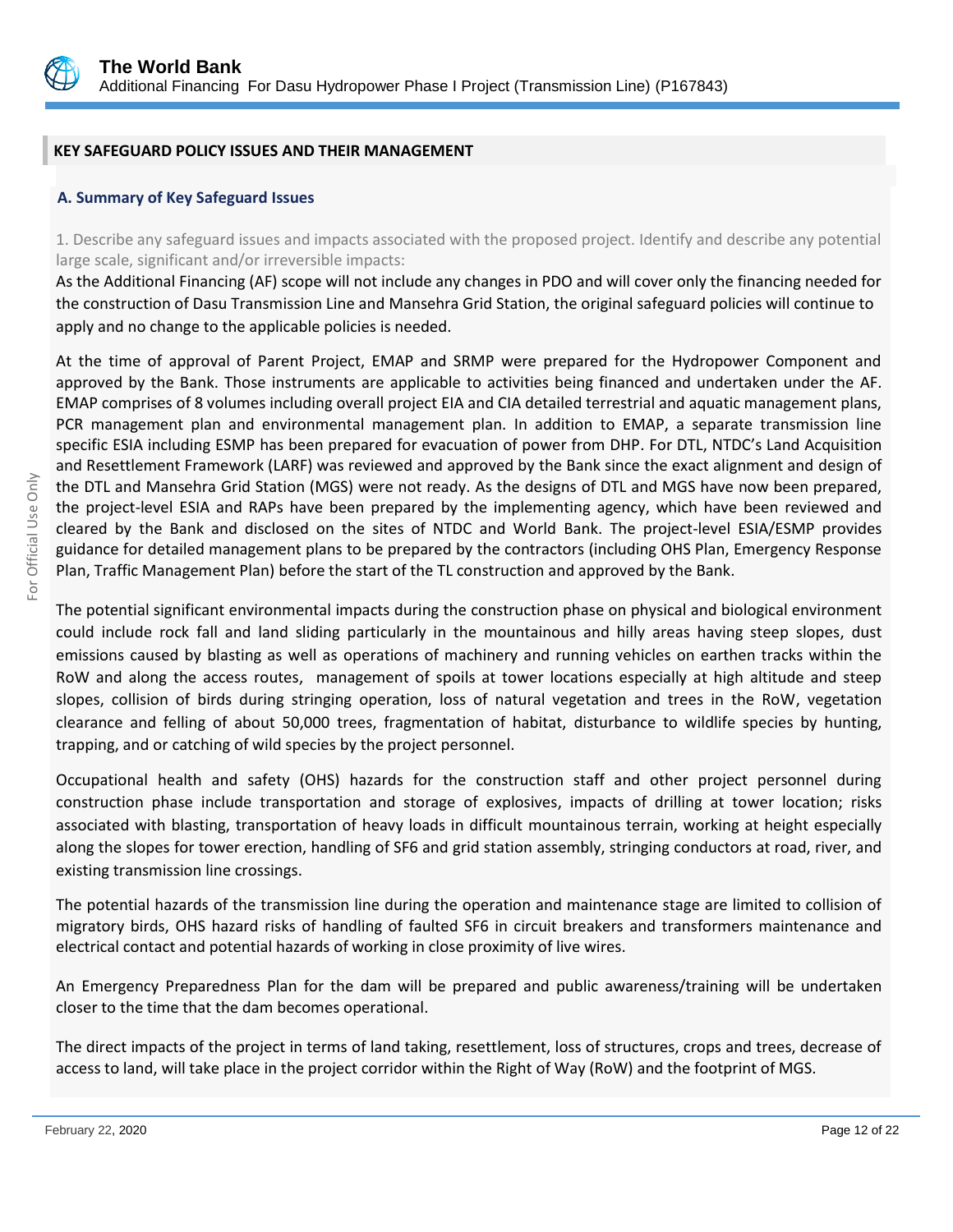

DTL will involve construction of 674 towers over 66 acres of land, about half of which is barren land. It will traverse through a corridor having Right of Way (RoW) of 80 meters width spanning over 250 kms length. This will cover an area of 4,886 acres, mainly comprising 2,282 acres of cultivated and 2,160 acres of barren rocky lands. These lands belong to 1,088 households, of whom 412 will lose two seasons of crops and 510 will lose trees during the line stringing phase. The towers and line stringing will also affect 50 structures belonging to 29 households. Most of these are farm houses often used in busy harvest seasons. All the households have their regular residential houses in their villages. There will be some restriction on the land use under the DTL RoW such as no construction of permanent structures. The impact on livelihood for DTL will be temporary and will only be for two seasons due to loss of crops during stringing phase.

The main social impact of MGS is land taking. MGS will require an area of 158 acres at the grid station site. Most of the lands are barren, with only 2.63 acres of cultivated lands. This will affect 293 households. Six (6) households will lose only crops and 147 households will lose trees. Surveys indicate that most of the households have other non-farm incomes sources and the impacts of land loss, mostly unproductive, will not cause significant impacts on their income and livelihoods. There are no structures which will be impacted under the MGS.

The impacts due to labor influx under the project are not expected to be significant. The project is linear in nature and spreads through 250 km, mostly in remote and less populated areas. The construction force estimated at 1,450 personnel will be spread out through the geographical length and at different phases of the project. By design, the alignment has mostly avoided populated areas. Therefore, interaction between the Project construction labor force and the communities is expected to be limited, particularly with women due to the conservative culture in the region.

Other potential impacts of the project's construction on the local communities include temporary blockage of local routes, project-related traffic on local roads, noise generation from blasting causing nuisance and disturbance to local population, additional load on local resources, inadequate waste disposal and illegal waste disposal, camp related land use, access roads, noise and lights.

2. Describe any potential indirect and/or long term impacts due to anticipated future activities in the project area:

The proposed DTL alignment obstructs the fly-way of migratory and local birds. Large flocks of migrating birds follow the Indus valley fly-way with south ward migration starting from September to November and northward migration starting from February to March. An avian risk assessment was conducted under Detailed Ecological and Biodiversity Management Plans (DEBMP) along the DTL corridor. Collision risks are identified as the most pronounced in the vicinity of the Indus River and its tributaries, as many collision-prone species are closely associated with riverine, lacustrine, and wetland habitats. The study identified 12 highest-risk spans with a total length of 14,533 m of transmission alignment that are perpendicular to migration corridors of sensitive species.

Furthermore, the project will also result in permanent clearing of vegetation at MGS site and would restrict growth vegetation along DTL alignment.

3. Describe any project alternatives (if relevant) considered to help avoid or minimize adverse impacts.

Different types of alternatives were analyzed during the preparation of the safeguard instruments and the project design including the no project alternative, site/alignment alternatives and technological alternatives.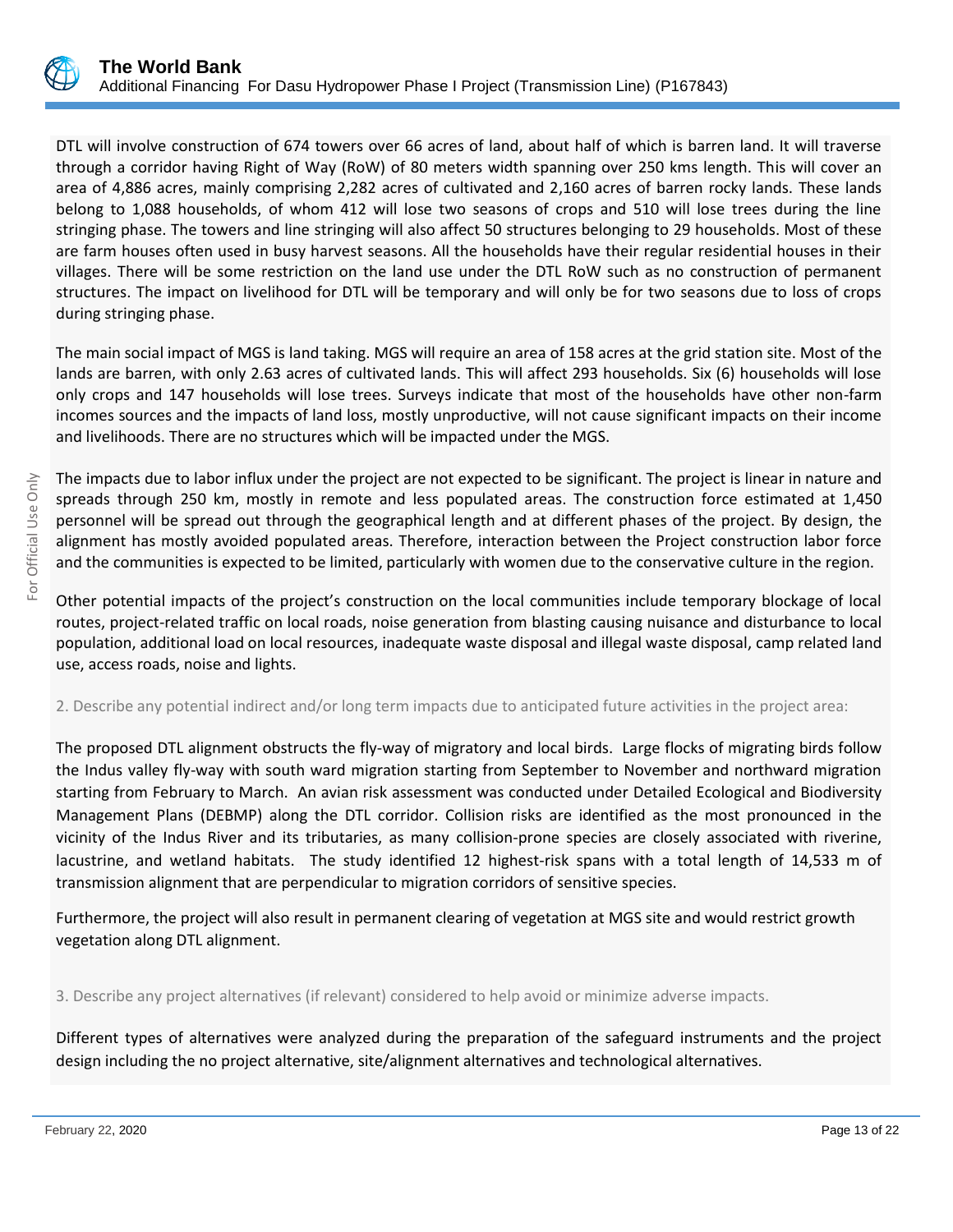

The analysis of alternatives carried out as part of this ESIA concludes that the 'no-project' alternative is not acceptable since there is no other possibility of evacuating power from the DHP and future hydropower plants that are planned to be constructed along the Indus River in future. There is no other transmission line in the area to evacuate power.

Alternates for the DTL route were considered at two levels. First, two broad routing options were considered. One of these routes started from Dasu and followed the Indus River up to Pattan, and from there it turned east and crossed the Palas valley, passed through Battagram and Mansehra districts, circumvented the Tarbela reservoir and reached the MGS site in Attock district of Punjab. The main advantage of this route was the shortest length of the proposed DTL. However, the Palas valley is an internationally recognized biodiversity hotspot, with good population of Western Tragopan pheasants and other sensitive species and stands of pristine moist temperate forest. The selected alignment avoided the Palas valley and followed the Indus river up to Thakot, from where it also turned east to Battagram and reached to the proposed MGS, from where it followed more or less the same route as for the earlier option and reached the proposed site of Islamabad West Grid Station in Attock district. This route is longer in length than the first option, however, it has been preferred over the first option because it avoids the Palas valley and its important habitat. At the second level of evaluating routing options, the entire route was divided in several segments and for each segment, several options were considered. Here the main criterion for selecting the final alignment was to avoid large settlements and towns. Further, the tower locations were also selected in a way to minimize impacts on houses and farm lands.

The site for Mansehra GS was carefully selected among three alternatives. The location in Sawan Maira was selected due to the availability of required land, and flat terrain, with no resettlement requirements, as the area selected is barren and located away from the settlements.

During the design phase, various voltage levels for the proposed DTL were also considered. On the basis of lesser cost and smaller footprint, the 765kV system has been selected for the DTL. In the case of Mansehra, where the setting is rural and space is available, the Air Insulated Substation (AIS) configuration has been chosen after comparing the Gas Insulated Substation (GIS) and AIS options. AIS also allows for more flexibility.

4. Describe measures taken by the borrower to address safeguard policy issues. Provide an assessment of borrower capacity to plan and implement the measures described.

NTDC has prepared an ESIA including ESMP and RAPs for the DTL and MGS to mitigate the indirect (labor influx, gender, public health and construction related impacts) and direct (land taking, resettlement and livelihood impacts) social impacts. Both RAPs are based on the findings of the inventory and census surveys as well as meetings and consultations with various Affected Persons (APs) and meet the requirements of the relevant World Bank safeguard policies.

For land taking and resettlement, based on the demands of affected households, NTDC has agreed to adopt a negotiated approach for the land taking and use. Initial round of discussions and negotiations have taken place with the affected communities during the resettlement planning process. Based on the negotiations, land compensation rates have been proposed and agreed. Based on local experiences, these rates appear to be higher than the market rates as assessed following the evaluation procedure under the law. NTDC has also agreed to allow the land owners to continue the use of the land under the towers. In addition, RAPs have provisions for livelihood allowances, training for livelihood restoration programs, special assistance for women and vulnerable groups so that APs can at least maintain their pre-project standards and improve as well. The RAP explains the negotiated approach, process and records the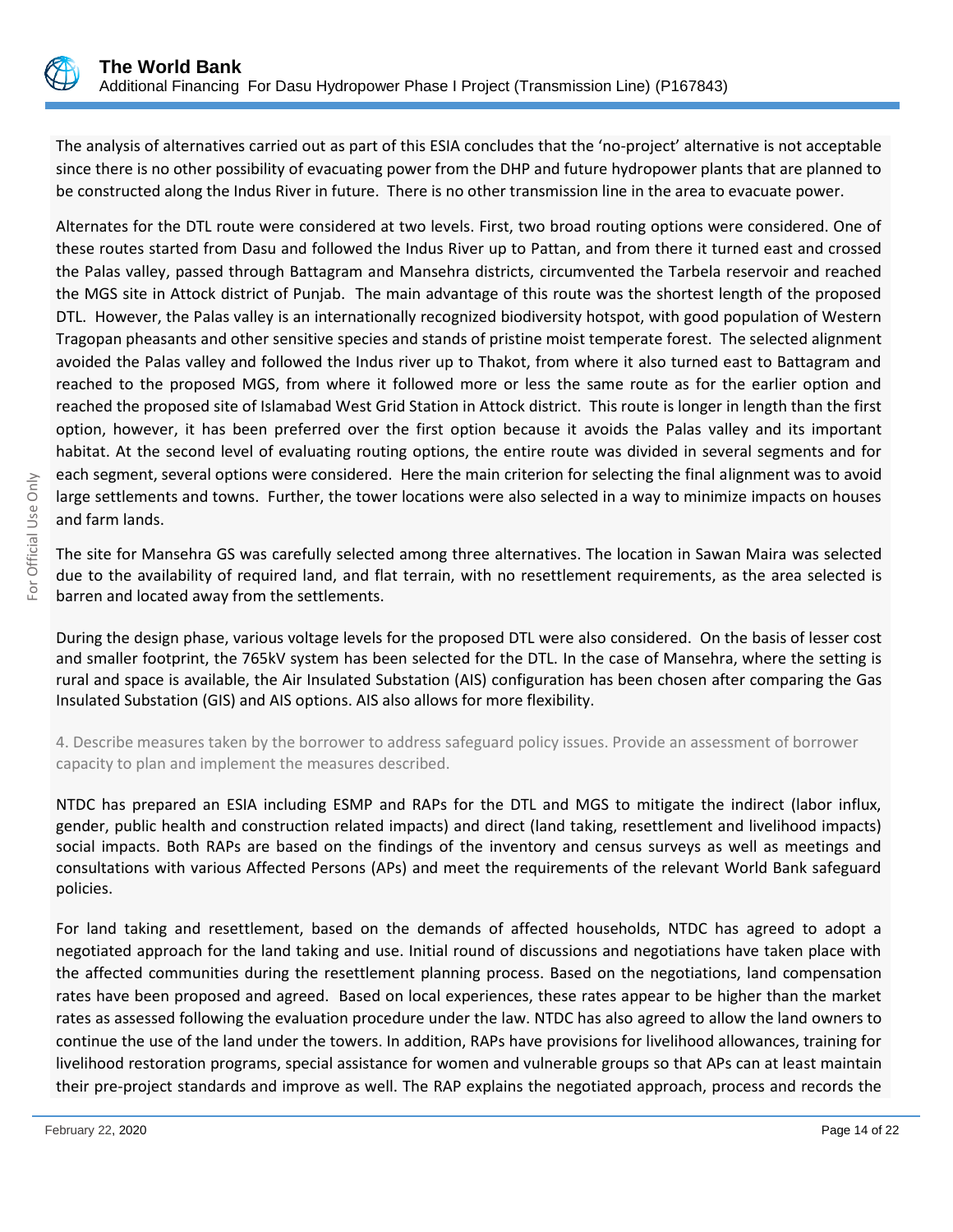

agreed rates and other agreements from these negotiations. All losses of crops and trees will be compensated at market value for two seasons required for construction. The community support program has been designed to compensate for the restriction in use of land under the ROW.

To address the potentially negative environmental impacts of the project, appropriate mitigation measures have been included in this ESIA. These include implementing properly engineered slope protection and landslide and rock fall control measures at the tower locations where needed, controlled blasting and use of blast mats, water sprinkling to suppress dust emissions particularly near the settlements, using properly tuned vehicles and machinery to minimize exhaust emissions, utilization of spoils generated for back filling and disposal of excess materials to designated locations approved by supervision consultant, and preparing and implementing OHS plans. To compensate cutting trees for the DTL and MGS, the project has assigned more than US\$300,000 to plant five new trees for every cut tree. The planted trees will be indigenous species, which will be done under a tree plantation plan in collaboration with the provincial authorities.

To address the risk of bird collision and electrocution, bird markers will be installed to the upper wire of the transmission line in 12 high risk spans. Furthermore, the spacing between transmission line conductors has been increased to reduces chances of electrocution of birds found in the area (including migratory birds). During the operational phase, impacts on birds will be monitored and additional mitigation measures will be taken, if needed.

NTDC is the implementing agency for the DTL and MGS and has experience in administering donor funds and complying with donor's requirements regarding environmental and social due diligence, safeguards and oversight. A Project Management Unit (PMU) has been established within NTDC and has been mandated to manage the design, procurement, and construction activities of the DTL and MGS project. The PMU is headed by the Chief Engineer/Project Director and also includes a team of social and environmental professionals. For the implementation of RAP, several entities will be involved including the PMU itself, Environment and Social Impact Cell (ESIC) of the Dasu Transmission Line Project (DTLP) established within PMU, Project Consultants responsible for design and construction supervision of the project, relevant government departments, APs, and others.

NTDC will manage all safeguard related matters through its ESIC-DTLP team based in PMU and sub-teams in Camp Offices (CO) in coordination with local government. Currently the ESIC has the following specialists:

- Deputy Manager, Social and Environment: focal person for EHS, social and resettlement aspects
- Assistant Manager (Social): member;
- Assistant Manager (Environment): member.

Assistant Manager (Occupational Health and Safety) will be hired before commencement of construction works. Since there would be two contracts for construction of the TL and one contract for Mansehra Grid Station (MGS), ESIC will hire three sets of specialists – each including Assistant Manager - Social; Assistant Manager - Environment; and Assistant Manager-OHS.

In addition, the PMU will engage the following specialists, to support the ESIC during project implementation for the review of preparedness of the Contractors with regard to implementation of the elements of ESMP and including dedicated staffing and capacity:

Independent Review Consultant on Environment, Health and Safety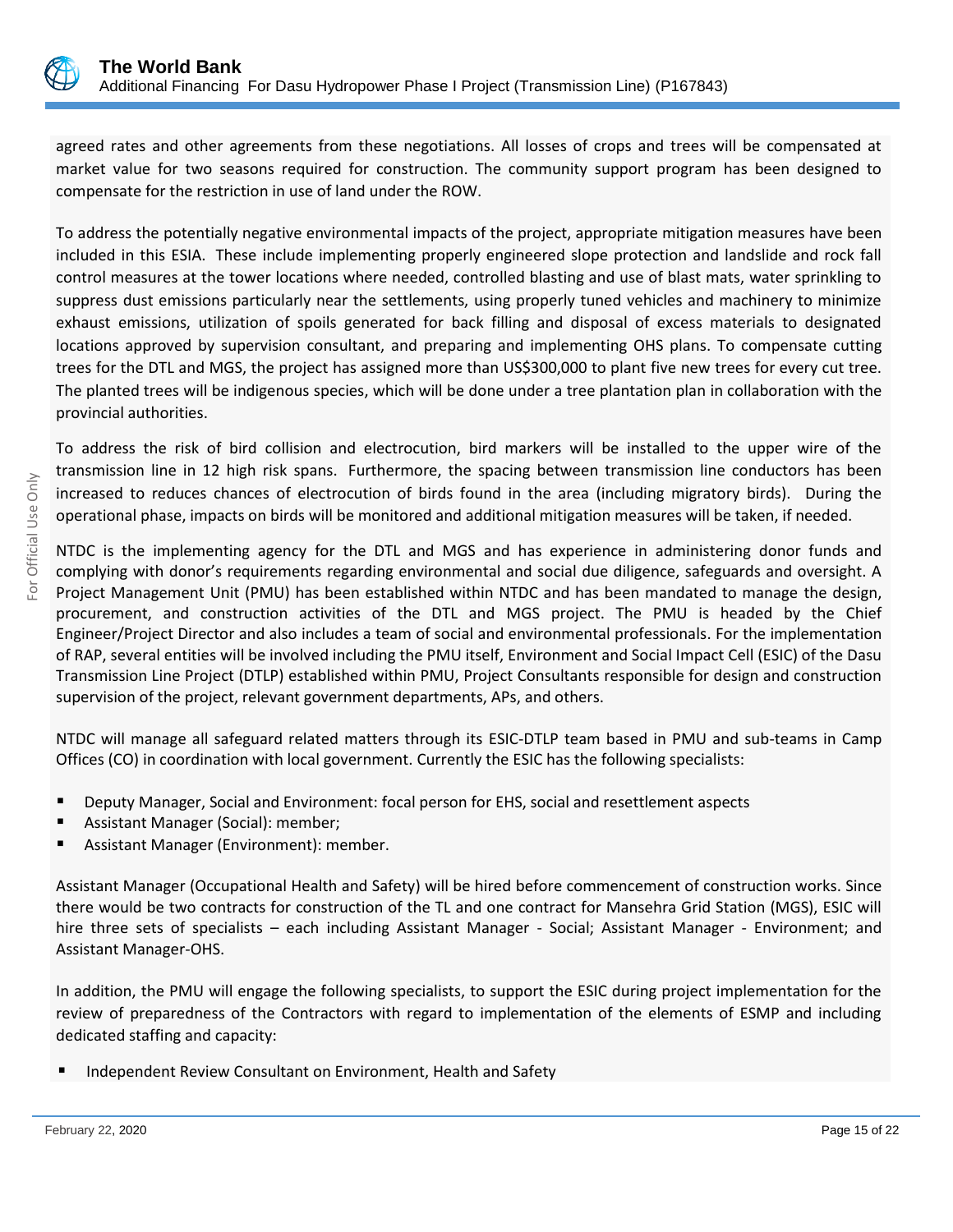

# Independent Review Consultant on Social/Development Management

ESIC-DTLP will review and prepare safeguard documents (internal monitoring reports and Corrective Action Plan (CAP)) according to approved RAPs. For this reason, the ESIC-DTLP will provide the necessary training and capacity building to field staff including contractor, consultant, Grievance Redress Committee (GRC) and APs.

NTDC has established a grievance redress mechanism. The proposed AF will maintain the mechanism to respond to concerns and grievances of APs related to the environmental and social performance of the program. The grievance mechanism will be managed in a transparent, inclusive and accessible manner. The project will report periodically on grievances received and redressed by the project.

# **Reflections and Lesson Learnt from Past Experiences on Transmission and Distribution Sector**

In this project, based on past transmission line project implementation experiences, the following are highlighted as "lesson learned," for better management and implementation of the DTL.

**Payment of Tower Pads:** Under the Telegraphic Act, 1885, which is used for the construction of transmission lines in Pakistan, the land required for the towers pad/foundations is not acquired from the owner(s). Compensation is only paid to the owners for any structure, crop or tree that exists on the land and within Right of Way (RoW). Since there is no acquisition, the Land Acquisition Act of 1894 is not invoked in the case of construction of transmission line in Pakistan. However, the access to land under towers is reduced. The issue of non-payment for this reduced access had been one of the serious concerns raised by the APs and has resulted in delays in tower siting. This has been an experience of NTDC in most of its TL projects. In view of this lesson learned from the previous projects and to avoid delays and ensuing social tension, NTDC has agreed to pay allowance for reduced access to land under towers as a special provision.

**Timely arrangement of funds for avoiding delays in compensation payment:** Resettlement and land acquisition issues should be dealt with arranging funds for the timely disbursement of compensation payment to avoid protracted delays. The delay in payment of compensation can delay the implementation of the whole TL and can deteriorate the community and implementing agency relationship. NTDC has faced this problem in several of its transmission and distribution projects. Keeping this lesson in view, in the case of DTL, RAP implementation will be financed by WB and funds are earmarked for compensation payment before the commencement of work without any impediment to avoid APs grievances. This should expedite the project implementation tasks.

**Direct purchase of private land through private negotiation for the Mansehra Grid Station**: For public interest projects, the use of LA Act of 1894 has caused delays due to difficulties in assessing market or replacement value under the Act. Experiences with past project have shown this time and again. Private negotiation of land has proven to be more effective and expeditious in comparison land acquired through eminent domain. Keeping this in view, NTDC has planned to use private negotiations for this project. Accordingly, NTDC has established a high-powered Committee for Land Acquisition for all transmission projects to be funded by international financial institutions such as the World Bank and the Asian Development Bank. The Committee includes a member from the Revenue Department. The negotiated price will be paid through the District Collector's Office to ensure transparency in the transactions.

**Occupational Safety and Health (OHS) management.** Implementation of OHS has been a challenge in DHP-I. The difficult geographical landscape of the project site and complex civil works make safety aspects extra demanding. For the transmission line, the stretch along the Indus River will have similar harsh terrain with challenging construction of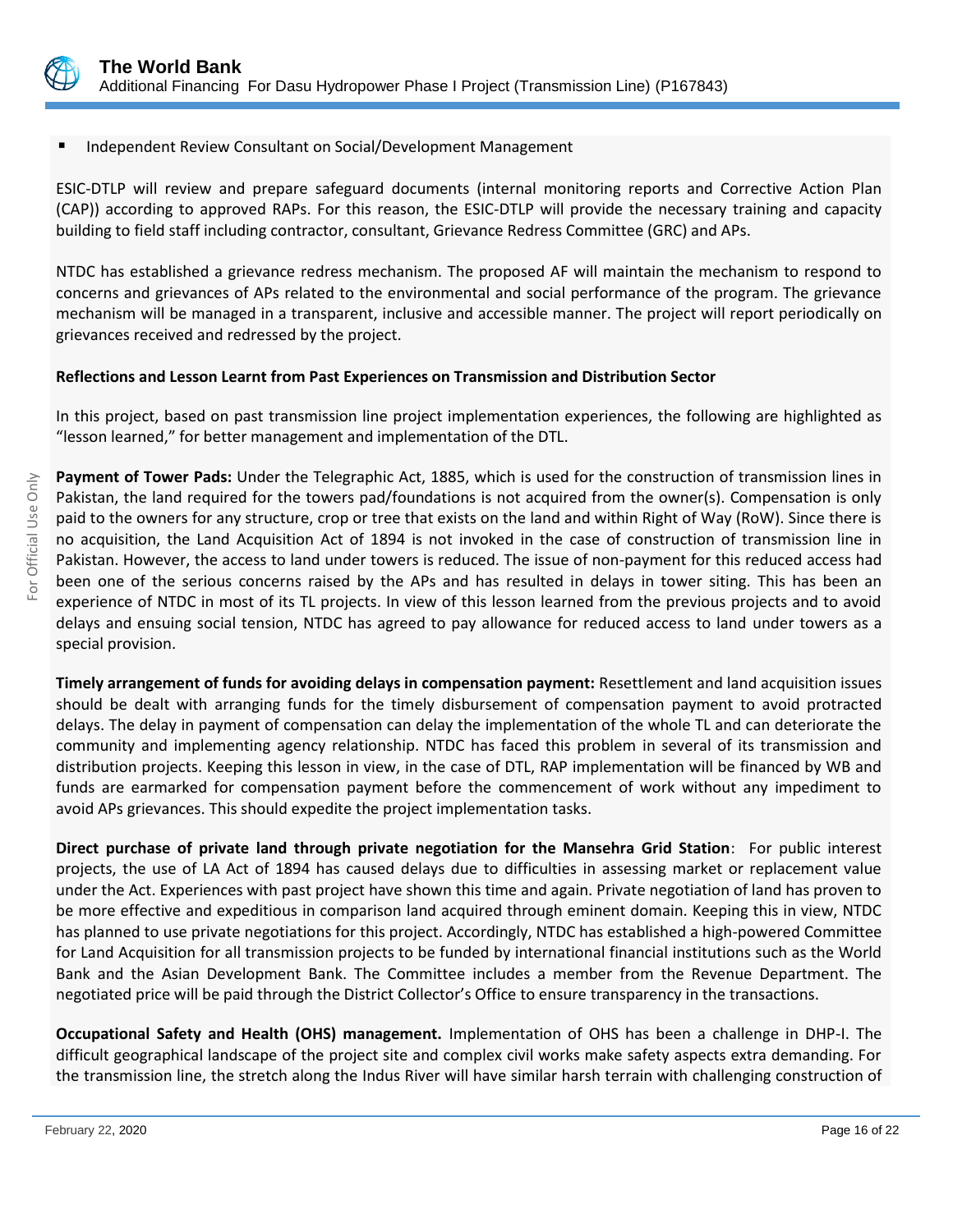

towers on steep slopes. Therefore, in the design of the TL project, extra care has been taken to ensure OHS will be at a level of international good practice. Technical Assistance, which is a subcomponent under the TL component, will be used to strengthen NTDC's institutional capacity for OHS. As guided by the legal agreements bidding documents will include requirements for enhanced OHS management by contractors to mitigate the higher risks due to geographical, geological and cultural setting. OHS management for the construction will be ensured by NTDC and the Supervision Consultant for the TL which will be led by an international OHS specialist supported by sufficient inspectors and field staff for supervising the contractors. The supervision consultant will ensure that OHSMP prepared by contractors are complete and follow relevant international OHS standards.

5. Identify the key stakeholders and describe the mechanisms for consultation and disclosure on safeguard policies, with an emphasis on potentially affected people.

The primary stakeholders are primarily the affected persons and general public including women residing in the project area - for example, people living in the project area particularly those in the ROW of the DTL and those affected by the footprint of the MGS. These are the people who are directly exposed to the project's impacts though in most cases they may not be receiving any direct benefit from the project. The secondary stakeholders are typically institutional stakeholders – for instance, related government department/agencies, local government, and organizations that may not be directly affected by the project; however, they may influence the project and its design. They include project proponent NTDC, other concerned departments such as WAPDA that may have a role during various phases of the project, regulatory agencies such as EPA, other relevant departments such as Forest and Wildlife, non-governmental organizations (NGOs), the broader interested communities including academia and journalists, and general public.

The guiding principle underlying consultations was that the environmental and social safeguards planning and implementation must follow a consultative and participatory process to ensure success of the project. This was further reinforced by the requirements of the World Bank OP 4.12 and Bank's Access to Information Policy (2010), which give high priority to public consultation and participation in designing and implementation of a socially and environmentally compliant project.

Detailed consultations were carried out through village meetings and focus group discussions (FGDs) with the communities, including women in the project area. Consultations were also carried out through key informants' interviews, structured surveys, informal group meetings and consultative workshops. Separate meetings were held with the institutional stakeholders in the form of one-to-one meetings. DTL & MGS related consultations were carried out in 2016 and 2019 by three separate teams covering social, resettlement, and environmental aspects of the project. Main topic discussed included description of project components, project activities and its impact assessment; land acquisition and resettlement process, eligibility criteria, compensation package, entitlements; grievances redress procedures and general concerns of the APs.

More than 700 people attended the consultations, among which 190 were women. The environmental assessment team conducted consultations in a total of 34 villages of the project area. A total of 170 people participated in these consultation meetings. The social assessment team conducted consultations in 17 villages with a total of 295 community members to obtain feedback particularly on social issues. Separate consultations were held with women in the project area in 17 separate focus group discussions (FGDs) involving 248 participants, making a total of 713 participants.

Special attention was given to make the consultation process gender inclusive and responsive and tailored to the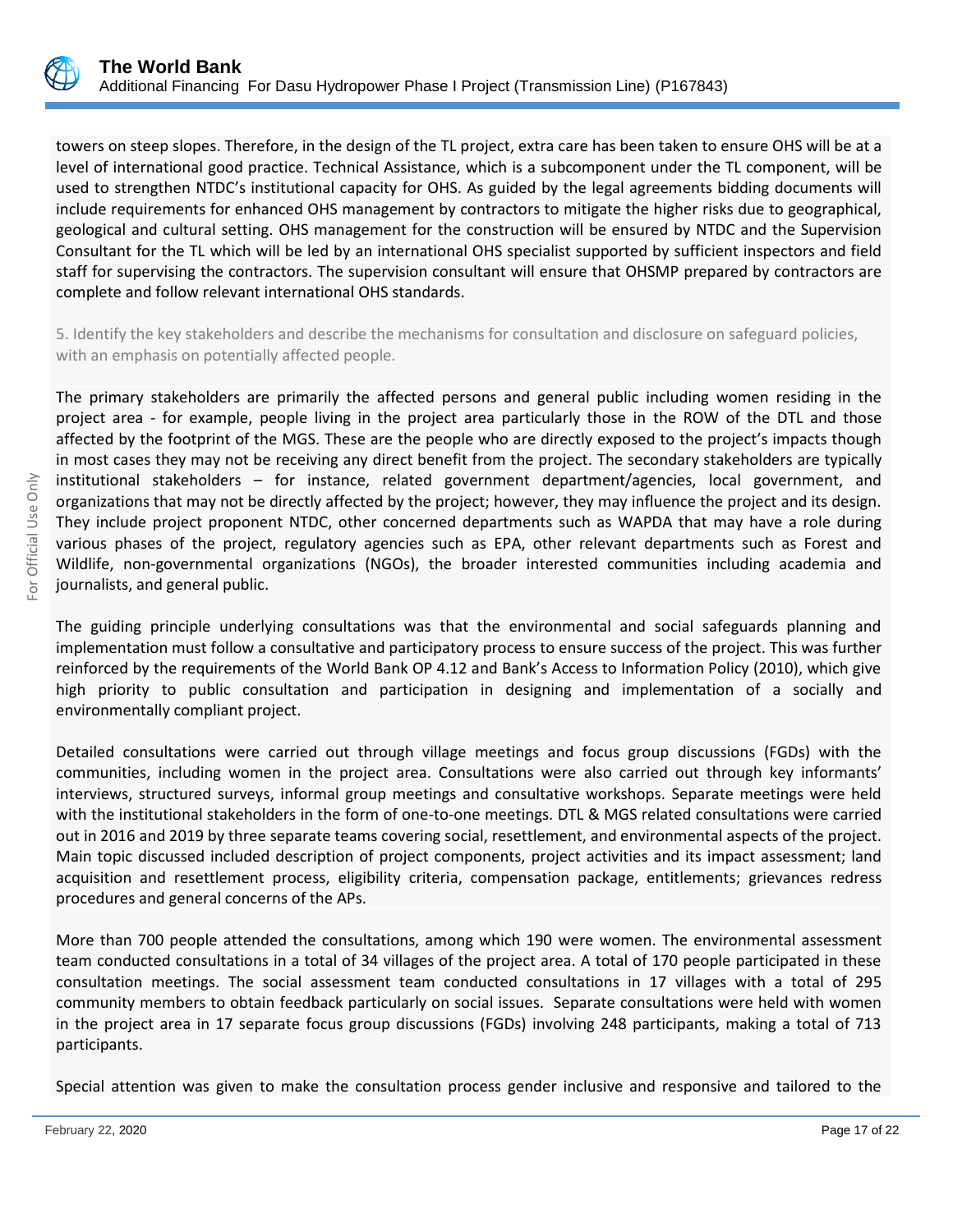

needs of disadvantageous and vulnerable groups. To explore gender related issues, female staff were included in the Social/Environment Team. Formal meetings with women were held to explore their needs, problems and priorities related to project execution. In addition, individual interviews were also held with the affected women to effectively integrate their voices in the planning and implementation of the project. Women actively participated in the meetings and showed their support for the project.

The general concerns of the APs were focused on payment of compensation based on the market rates, forms of payment, employment in the construction activities, and adequate mechanism for grievance redress. APs were informed that NTDC will compensate the lost assets on negotiated rates and compensation disbursement will commence once the compensation package is finalized. Similarly, jobs will be provided preferably to local people in the construction activities

The consultations will be continued during the project implementation. To guide this process, a consultation framework has been included in the RAPs. In an effort to ensure effective communication and consultation with project affected people, a communication specialist will also be engaged by the project, who will help prepare implementation plan for communication and strategy to ensure that, among other things, timely and relevant information related to environmental, social, and safety issues are disseminated among APs in a form and manner that is accessible.

# **B. Disclosure Requirements (N.B. The sections below appear only if corresponding safeguard policy is triggered)**

**Environmental Assessment/Audit/Management Plan/Other** 

| 7 <sup>th</sup> November 2019 | 22 <sup>nd</sup> November 2019    | <b>Tentatively Mid February</b>                                                                                |
|-------------------------------|-----------------------------------|----------------------------------------------------------------------------------------------------------------|
| Date of receipt by the Bank   | Date of submission for disclosure | For category A projects, date of<br>distributing the Executive Summary of<br>the EA to the Executive Directors |

**"In country" Disclosure** 22nd November 2019

**Resettlement Action Plan/Framework/Policy Process**

| Date of receipt by the Bank | Date of submission for disclosure |
|-----------------------------|-----------------------------------|
| $1st$ November 2019         | 21 <sup>st</sup> November 2019    |

**"In country" Disclosure** 21st November 2019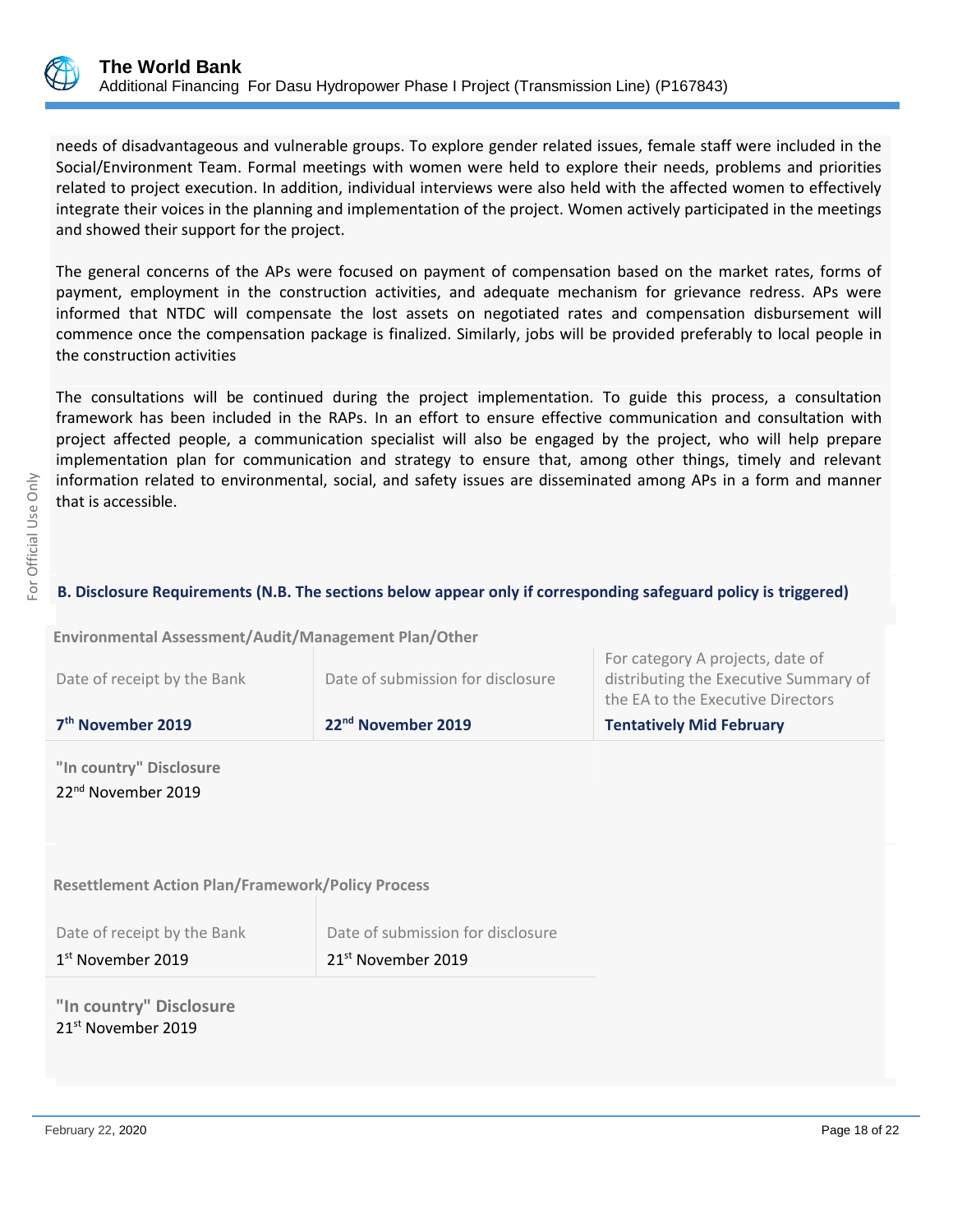

# **C. Compliance Monitoring Indicators at the Corporate Level (to be filled in when the ISDS is finalized by the project decision meeting) (N.B. The sections below appear only if corresponding safeguard policy is triggered)**

**OP/BP/GP 4.01 - Environment Assessment**

Does the project require a stand-alone EA (including EMP) report?

#### Yes

If yes, then did the Regional Environment Unit or Practice Manager (PM) review and approve the EA report? Yes

Are the cost and the accountabilities for the EMP incorporated in the credit/loan?

# Yes

**OP/BP 4.11 - Physical Cultural Resources**

Does the EA include adequate measures related to cultural property?

#### Yes

Does the credit/loan incorporate mechanisms to mitigate the potential adverse impacts on cultural property? Yes

**OP/BP 4.12 - Involuntary Resettlement**

Has a resettlement plan/abbreviated plan/policy framework/process framework (as appropriate) been prepared? Yes

If yes, then did the Regional unit responsible for safeguards or Practice Manager review the plan?

#### Yes

Is physical displacement/relocation expected?

#### Yes

Is economic displacement expected? (loss of assets or access to assets that leads to loss of income sources or other means of livelihoods)

#### Yes

**OP/BP 4.37 - Safety of Dams**

Have dam safety plans been prepared?

#### Yes

Have the TORs as well as composition for the independent Panel of Experts (POE) been reviewed and approved by the Bank?

### Yes

Has an Emergency Preparedness Plan (EPP) been prepared and arrangements been made for public awareness and training?

#### No

**OP 7.50 - Projects on International Waterways**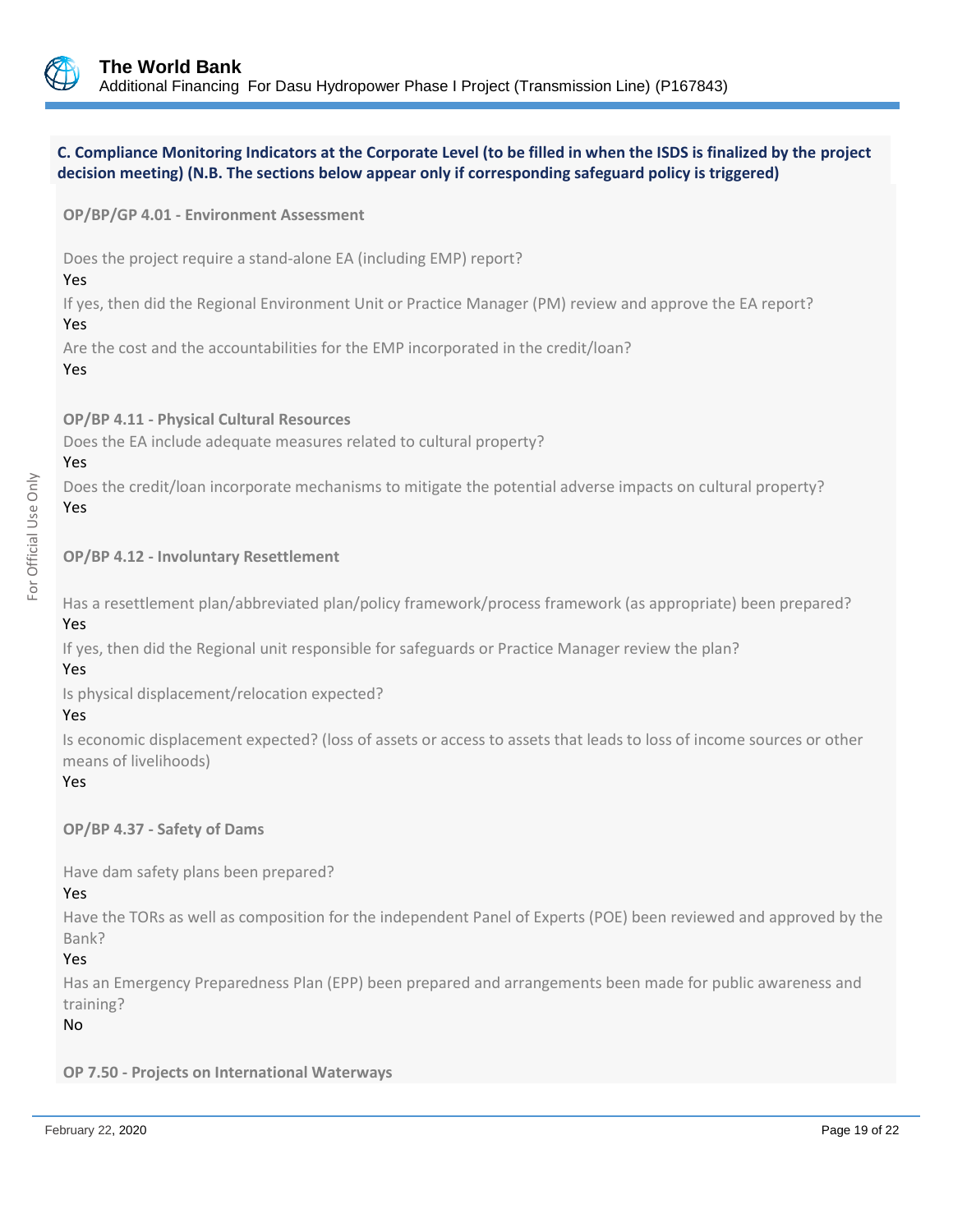

Have the other riparians been notified of the project?

# Yes

If the project falls under one of the exceptions to the notification requirement, has this been cleared with the Legal Department, and the memo to the RVP prepared and sent?

# N/A

Has the RVP approved such an exception? N/A

**The World Bank Policy on Disclosure of Information**

Have relevant safeguard policies documents been sent to the World Bank for disclosure?

# Yes

Have relevant documents been disclosed in-country in a public place in a form and language that are understandable and accessible to project-affected groups and local NGOs?

# Yes

# **All Safeguard Policies**

Have satisfactory calendar, budget and clear institutional responsibilities been prepared for the implementation of measures related to safeguard policies?

#### Yes

For Official Use Only

For Official Use Only

Have costs related to safeguard policy measures been included in the project cost?

#### Yes

Does the Monitoring and Evaluation system of the project include the monitoring of safeguard impacts and measures related to safeguard policies?

#### Yes

Have satisfactory implementation arrangements been agreed with the borrower and the same been adequately reflected in the project legal documents?

#### Yes

# **CONTACT POINT**

#### **World Bank**

Mats Johan Rikard Liden Lead Energy Specialist

Fowzia Hassan Senior Energy Specialist

Mohammad Saqib Senior Energy Specialist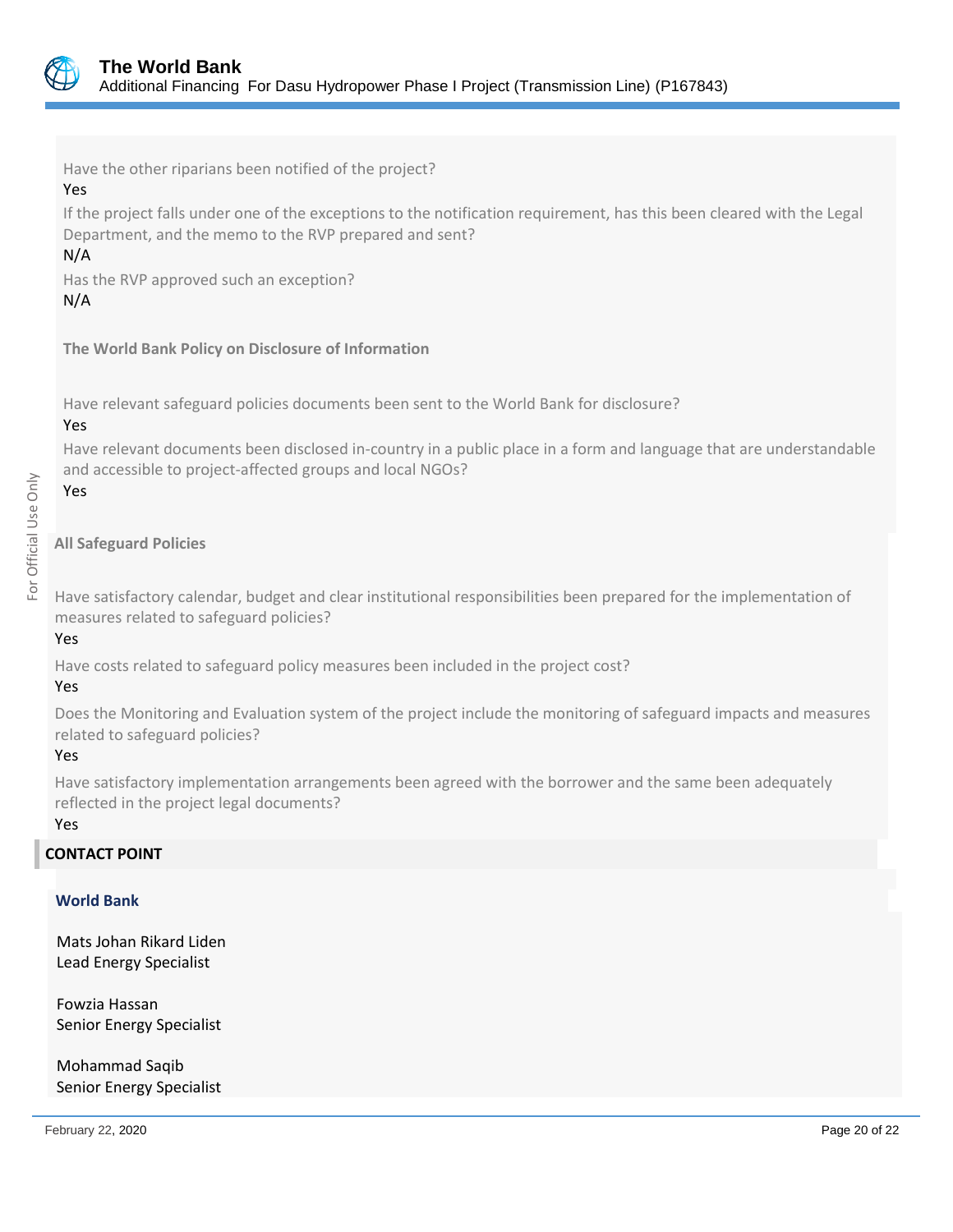

#### **Borrower/Client/Recipient**

Islamic Republic of Pakistan Syed Pervaiz Abas Secretary, EAD secretary@ead.gov.pk

Ministry or Water Resources Muhammad Ashraf Secretary secretary@mowr.gov.pk

#### **Implementing Agencies**

Water and Power Development Authority (WAPDA) Anwar ul-Haq Project Director dasuhpp@yahoo.com

National Transmission and Despatch Company Javed Iqbal Project Director, Dasu Transmission Line cepdpmudasu@gmail.com

### **FOR MORE INFORMATION CONTACT**

The World Bank 1818 H Street, NW Washington, D.C. 20433 Telephone: (202) 473-1000 Web[: http://www.worldbank.org/projects](http://www.worldbank.org/projects)

# **APPROVAL**

Task Team Leader(s):

Mats Johan Rikard Liden Fowzia Hassan Mohammad Saqib

#### **Approved By**

February 22, 2020 **Page 21 of 22**